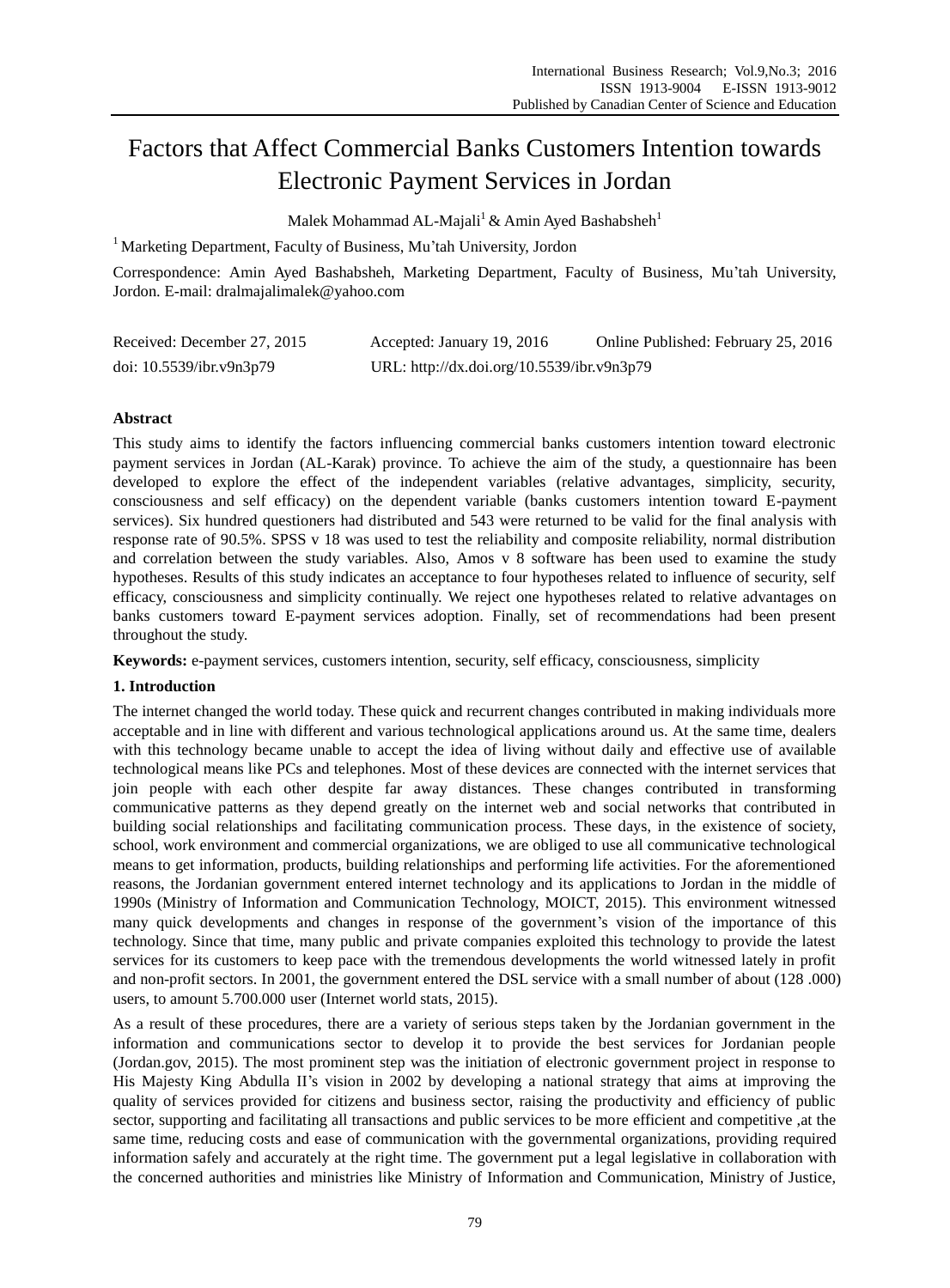Ministry of Finance, and Central Bank of Jordan In order to develop laws and legislations that control reciprocal process to get different governmental services and trying to restrict any violation or possible problems (Jordan.gov, 2015).

The government began applying the E-government in accordance with these inclinations; the Jordanian government encouraged the applications and activities of the E-government by developing legislations and laws and providing all necessary facilitations for the concerned and interested authorities (Shannak & Aldhmour, 2009). The most recent service is E-bills (E-Fawateercom) which was launched as one of the e-commerce applications under the umbrella of the services offered by the e-government of Jordan which were applied through the Central Bank in 2012. The electronic payment services (e-bills, E-Fawateercom) through the electronic payment gate which was established in collaboration with (Your Payments Company) for electronic payment as the main operator of the gate, "MIGS" for electronic payment as a subsidiary of Master Card and "Emerging Markets Payments Jordan" (EMP) as the host company. A capable electronic system was established to accomplish payment processes by citizens for governmental agencies and joint private sectors by using the internet to facilitate safe electronic payment operations. This system might be used by financial organizations and providers of the offered services. This system works under the umbrella of rules and laws that ensure the secrecy of security and protection of buying procedures and access of services by citizens' subscription in this service. Since the application of this type of services in Jordan, there were few studies that were interested in identifying the factors that affect the attitudes of customers in Jordan by using the electronic payment services in Jordan (CBJ, 2015).

# **2. Problem of the Study**

As we mentioned earlier, the Jordanian government made many procedures and facilitations in early stages of adopting internet technology, developing the public sector by establishing the Ministry of Information and Communications and trying to upgrade by developing future strategies concerned with using electronic programs and means like the e-government that mainly aims at upgrading qualitative services. These services contribute in the ways of communications between citizens and the government and the ability to get varied service quickly, effectively and easily. At the same time, many organizations in the private sector make use of the tremendous developments due to technological revolution by adopting electronic applications in the field of e-commerce, online shopping and electronic services in general.

Despite all these procedures taken by both of the public and private sectors, Jordan like other developing countries encounters several challenges in all walks of life and especially in the field of information and communication technology. There is a wide spread in the Jordanian market for the cell phone users whereas there is a weak spread of means of access to the internet network (Shannak, 2013), as well as the customers' acceptance for the electronic services provided by the government in its initial stages because of lack of experience and knowledge for the application of these services, in addition to the weak application of regulations and laws and monitoring the internet network by the government (Al-Naji & Hamdan, 2009). The Jordanian government faces several challenges due to adopting electronic services by citizens. A good number of citizens don't have PCs that enable them from accessing the system or using these services effectively. These citizens need guarantees concerning safety on the internet because some users were subject to theft (Heba & Tamara, 2009).There are some difficulties that face applying the e-government by customers represented by lack of awareness and the necessary basic skills to use the internet network by the public. Increasing prices of accessing internet services plays a main role in preventing citizens from using services provided by the government, as well as, the negative feeling among citizens toward the government's ability to provide protection for them against those who steal their accounts and manipulating them (Elsheikh, Cullen & Hobbs, 2008). There are several economic, social, environmental and political dimensions that may have negative effects on the citizens using the governmental electronic services on different levels (Vishanth, Al-Busaidy, & Moaman, 2010).

The most important factors that represent big barriers in front of the application of the e-government and its activities in Jordan are: Weakness of the budgets of the government to apply the programs of the e-government and their expensive costs,social factors and human experiences of people, the complicated technological issues, resistance of the public sectors' employees, trust and privacy factors, the legal frames that organize the work of these governmental programs and the administrative (Al-Shboul, Rababah, Ghnemat, & Al-saqqa, 2014). The attitudes of Jordanians and levels of awareness of the governmental electronic services contribute in enhancing and accepting by customers for this kind of services (Al-Jaghoub, Al-Yaseen, & Al-Hourani, 2010). This study will try to answer the following main question: What are the major factors that influence the attitudes of the customers of banks in adopting electronic payment services as one of the e-government services in Karak?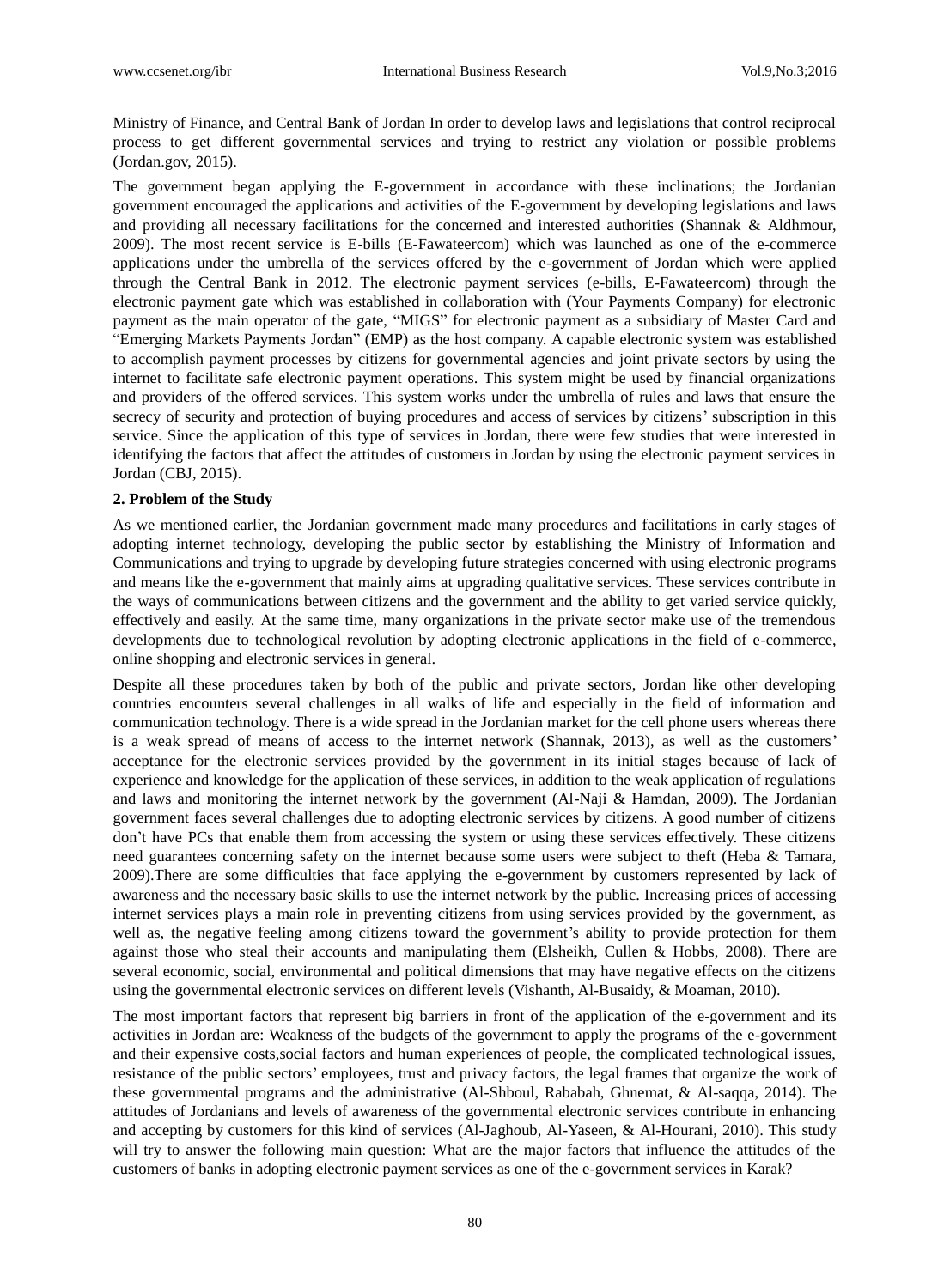## **3. Objectives of the Study**

This study aims at establishing a capable theoretical model to identify the level of using e-payment services among customers of banks in Karak, to investigate factors influencing on bank customers positively or negatively in adopting e-payment services. In addition, the study aims at analyzing special data in this study to come out with results and recommendations that might be beneficial and important for decision makers, managers to know the factors that affect their attitudes toward using e-payment services in general. It also aims at referring to previous studies and literature, making sure of some factors to support the scientific library with a scientific contribution. Most studies in Jordan discussed generally subjects concerning the e-government, e-commerce and e-buying. A very small number discussed the subject of e-payment services in particular.

#### **4. Literature Review**

Jordan is a small country that occupies a strategic situation between Iraq, Syria, Palestine, Egypt and Saudi Arabia with 6.675.000 inhabitants and limited natural resources. Jordanian government works hard to provide ways of entertainment for its people through regional cooperation. The country depends on foreign resources to fulfill most of its needs especially energy. Jordan is classified by the International Monetary bank as "middle-income countries". The GDP per capita is \$5749. In the field of technology and communications, Jordan is considered a pioneer in modernity. Information technology and communications' sector is the most modern one in Jordanian economy with the highest percentage with 50% per annum (Dos, 2015). The ratio of using computers for those who are 5 years old is 50.2% of the total number of the population. Jordan entered technology early to its markets trying to support the public and private sectors with the most modern technological techniques and means and electronic services.

#### *4.1 The Internet in Jordan*

In the mid 1990s, the Jordanian government entered the internet in the Jordanian market with limited number of users at that time till launching the (DSL) in 2001 with 4000 users. After that, the internet market witnessed great changes during (2006-2013) on the level of the market, companies and technology of electronic services and on the level of the users' turnout to changing their needs they want to fulfill by using this technology. The market witnessed the entry of new wireless technologies that contributed greatly in broadening the base of usage as (Y Max) technology and the 3rd. generation service. The latter was the biggest contributor in increasing the number of users while providing internet services through cell phones (MOICT, 2015).

The number of internet users from Jordanians especially home subscriptions whereas the subscriptions increased from 206.000 at the end of 2006 to 105 million subscriptions at the end of 2013, most of them from the 3rd. generation. Generally, in 2014, the number of internet users in Jordan arrived 5.700.000 users (internet world statis., 2015). The statistics showed a wide spread for smart phones which became a main way for using internet in addition to PCs, laptops and tablets. The percentage of using these phones more than 60% of the number of people using cell phones in general (MOICT, 2015). These days ,the internet services developed in the local market in several techniques wired and wireless through many providers. This provides a competitive atmosphere that encouraged the increase in demand for the service and its wide spread between Jordanians who considered the service as one of the basic requirements of daily life for social communication or running work.

## *4.2 Information Technology and Communication in Jordan*

Since the establishment of the Ministry of Communication in 2002, the sector of information technology and communication. In the last five years witnessed a remarkable improvement because the government made serious steps to develop and modernize all means related to communication processes between special authorities. These developments contributed in finding many opportunities to create competitive fields in the public and private sectors through the governmental strategy for the period (2007-2011). This strategy aimed at achieving two main objectives. Firstly, to establish the information technology and communication sector which is capable of providing an investing environment full of opportunities that contribute in growth in all fields. Secondly, to define the role of the Jordanian government in contributing in developing and modernizing the basic programs that work to create facilitations for the Jordanian communicative environment (MOICT, 2015). According to applying this strategy. The Jordanian government carried out procedures that encouraged the transactions of e-commerce through cooperative work with some governmental authorities represented by Ministry of Public Works, Ministry of Justice, Ministry of Finance and the Central bank. The aim is developing the infrastructure and establishing a legal legislative frame that ensures the protection of e-commerce procedures in different fields (MOICT, 2015).

With the development of Information Technology and Communication round the world, the percentage of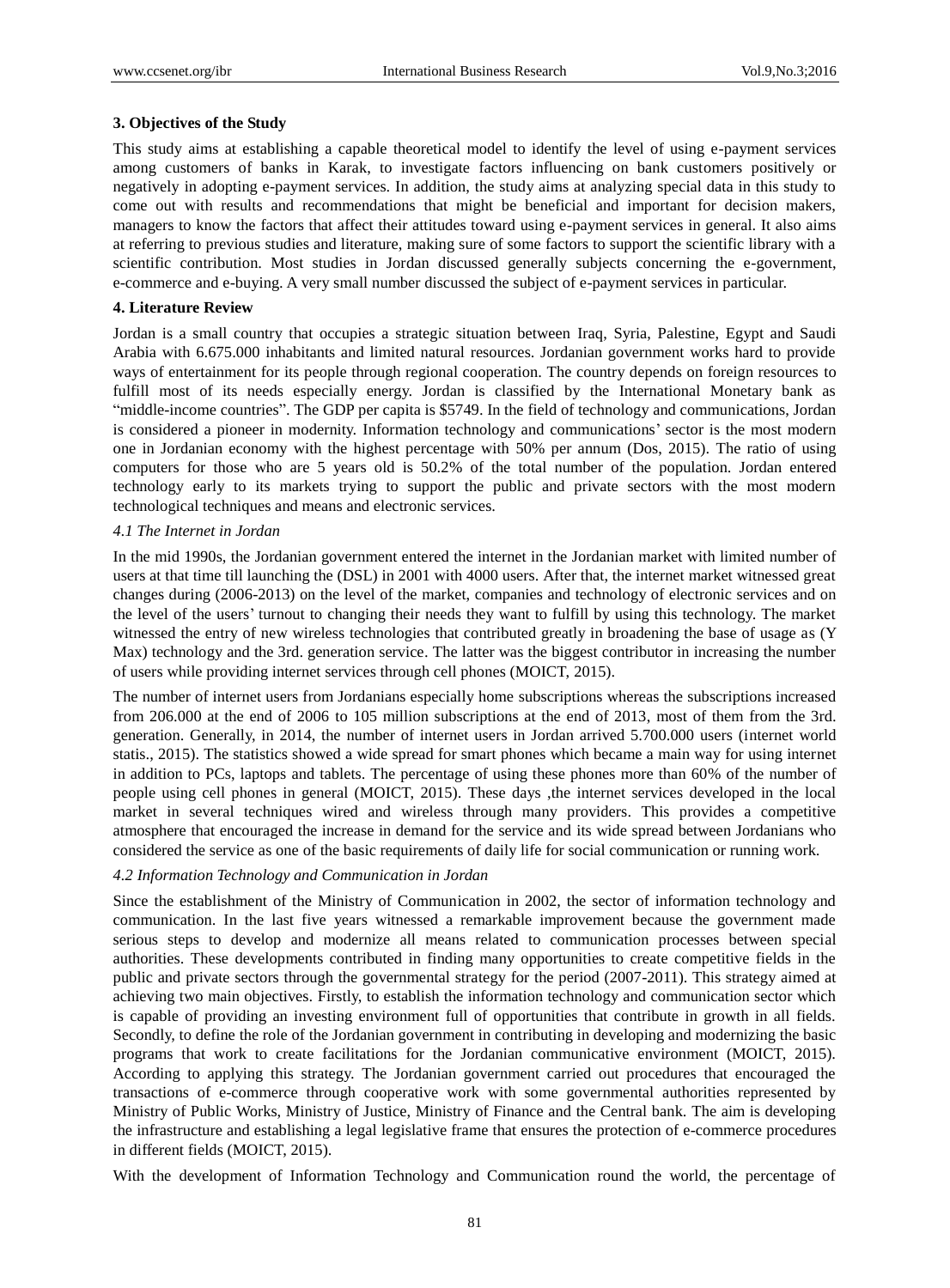prevalence and use of mobile phones reached 147% around the world and 75% percentages for using the internet in 2014. The findings for some statistics indicated that Jordan was considered one of the pioneer countries in the field of using cellular phones with 60% percentage of the size of the total population. The size of returns from Information Technology sector increased from 2.000.000.000 in (2000) to 637.940.326 in 2013 whereas the volume of the foreign investments increased in this sector from 1.384.181 in 2001 to 4.175.000 in 2013 (MOICT, 2015). The Information Technology and Communication in Jordan is the most important economic sector for the budget of the Jordanian government, reducing unemployment level, and finding unlimited investment opportunities. This allowed the public and private sectors to have competitive advantages that contributed in developing technological means to enhance the services provided from these beneficiaries and end customers.

#### *4.3 The E-Government in Jordan*

The initiative of establishing the national e-government came as a result of King Abdulla II's vision that called for the necessity of putting a realistic strategy and a work plan to develop information technology sector. The e-government program was applied in September 2001 through the Ministry of Communications and Information technology to increase the levels of knowledge among the Jordanian society by improving the economical, technological, social and cultural fields (Jordan, gov., 2015). The program aimed at moving from traditional governmental procedures to the electronic practices that aim at improving the governmental performance in providing services .efficiency of performance, accuracy and reducing time, effort and costs to achieve governmental transactions and reaching to a high degree of satisfaction of those who receive service . In addition to integration, coordination and concentrated efforts between authorities aim at efficiency and effectiveness of the governmental performance. The Royal vision wanted the Information Technology sector to be the major partner of economical and social life by providing the e-services for every Jordanian citizen (Jordan.gov, 2015).

Jordan is considered one of the pioneer developing countries in the field of applying e-government services in the Middle East. The Jordanian government was able to establish and develop the infrastructure to provide e-services for citizens, contribute in providing and supporting providers of internet services, establishing special electronic websites for each service governmental project to make it easy for citizens to reach favorable services at the least time, effort and cost. The most important interests of the government are the applications and activities of e-commerce by providing all means necessary for practicing these commercial transactions by many service providers. Despite of the increasing numbers of internet users, the e-commerce usage is still in the developing stages. So the government applied e-government programs to encourage working on the applications of e-commerce by ensuring processes, giving facilities, reducing taxes, making promotional campaigns to increase citizen's awareness in the importance at using e-commerce activities. The study of (Al-Jaghoub, Al-Yaseen, & Al-Hourani, 2010) showed that e-government services are varied and can be used by citizens of Jordan for different fields. The results from the sample of the study showed that the e-government services were used at its highest level for service to inquire about the traffic violations.

| % of users | E-government service              |
|------------|-----------------------------------|
| 81.3       | Inquiring about traffic violation |
| 51.1       | Inquiring about weather condition |
| 39.4       | Renewing passports                |
| 28.4       | Renewing ID                       |
| 18.9       | Renewing Driving license          |
| 17.2       | Paying bills                      |
| 16.8       | Inquiring about car taxes         |
| 10.1       | Job applications                  |
| 8.1        | Renewing Health Insurance Card    |
| 7.9        | Paying taxes                      |
| 7.3        | Recovery of taxes                 |
| 7.1        | Inquiring about Income taxes      |
| 6.5        | Inquiring about taxes             |
| 1.6        | Renewing Family documents         |
| 0.11T      | 2010                              |

Table 1. E-governments users percentage in Jordan

Source: The study of: (Al-Jaghoub, Al-Yaseen, & Al-Hourani, 2010).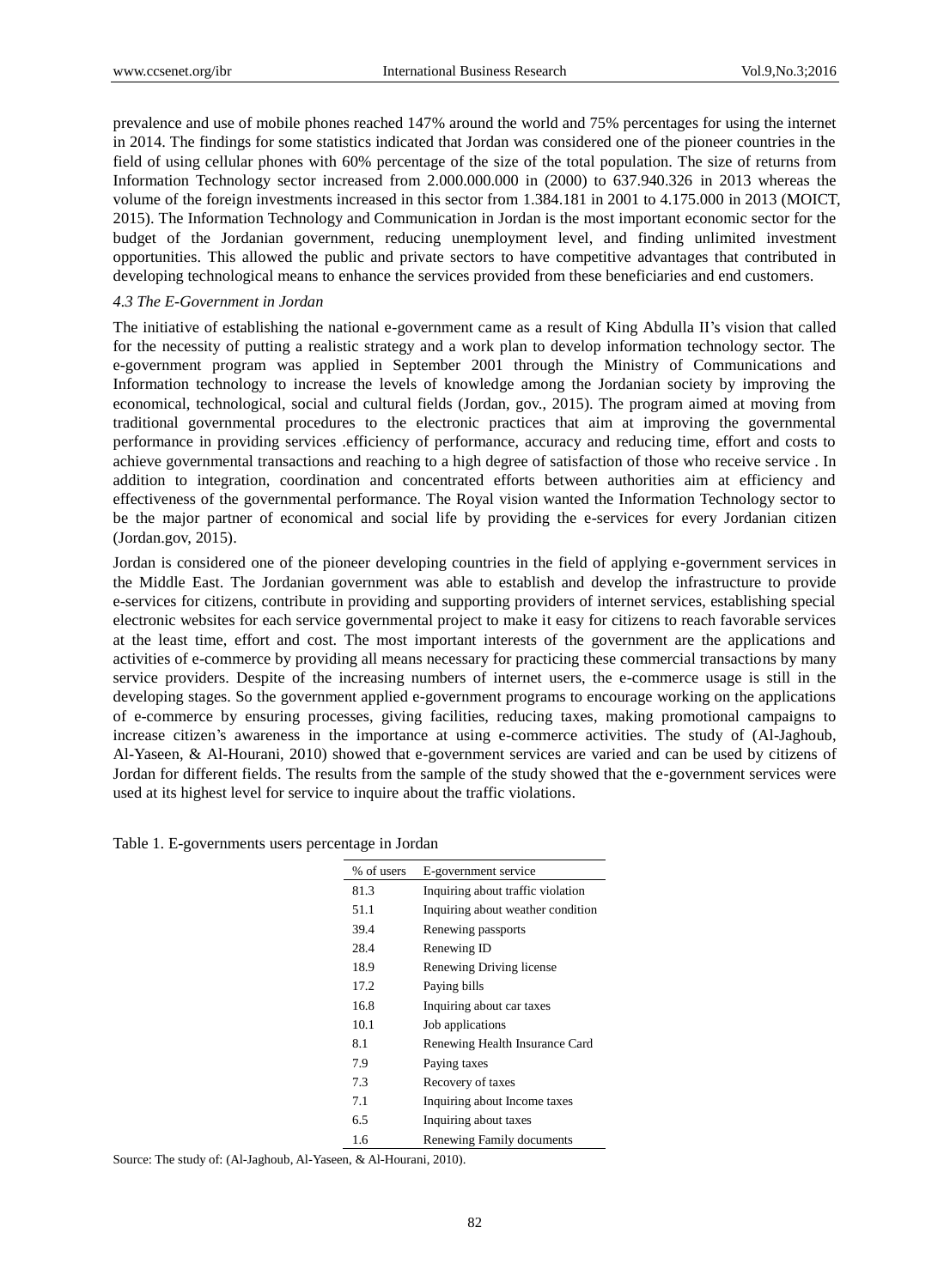## *4.4 E-Payment Services in Jordan (E-Fawateercom)*

The e-payment process is defined as "the process of transforming any kind of values from the payer to the payee electronically (Al-Ma'aitah, 2013). But the e-payment system is defined as "the existence of an e-payment gate in an integrated form and supportive banking services to facilitate payment in current transactions through the internet and payment by the cell phones (CBJ, 2015). In response to the tremendous developments that the Jordanian market witnessed in the field of communications an Information technology, the e-payment services were applied in Jordan, the orientations of the Jordanian government toward the necessity for adopting e-services that can facilitate access for services to improve level of economical and social life. This will be reflected on the economical system in general through cash flow processes, promotional campaigns for e-commerce applications, reducing costs as a result of saving the bills' printed paper (Jordan.gov, 2015). So the government developed an e-payment system called "e-fawateercom" as an electronic website, specialized for inquiries about monetary transactions electronically without need to field visits by the service providers in different ministries that aim at providing time and achieving tasks safely and without any efforts and additional costs.

E-fawateercom is the first national and governmental service to be applied by the Central Bank in Jordan in conjunction with public and private providers of services and Jordanian Bank in June, 2014 which enable citizens, users or foreigners who has bank accounts in Jordan from inquiring, reviewing their bills electronically through ATM machines, Internet banks, phones, banking branches or any available payment way. These payments can be directed to pay water electricity bills, communication, education, health, taxes, governmental fines or any service is designed to be able to communicate between several parties like banks owning customers' accounts and companies providing the service through the internet network, the Central Bank that monitors movements of this service in all direction (CBJ, 2015).



Figure 1. The e-payment system

The e-payments to subscribe in the display and collecting bills electronically. This allows customers to collect their financial claims quickly and effectively that saves time, money and effort. Table 2 shows the basic elements.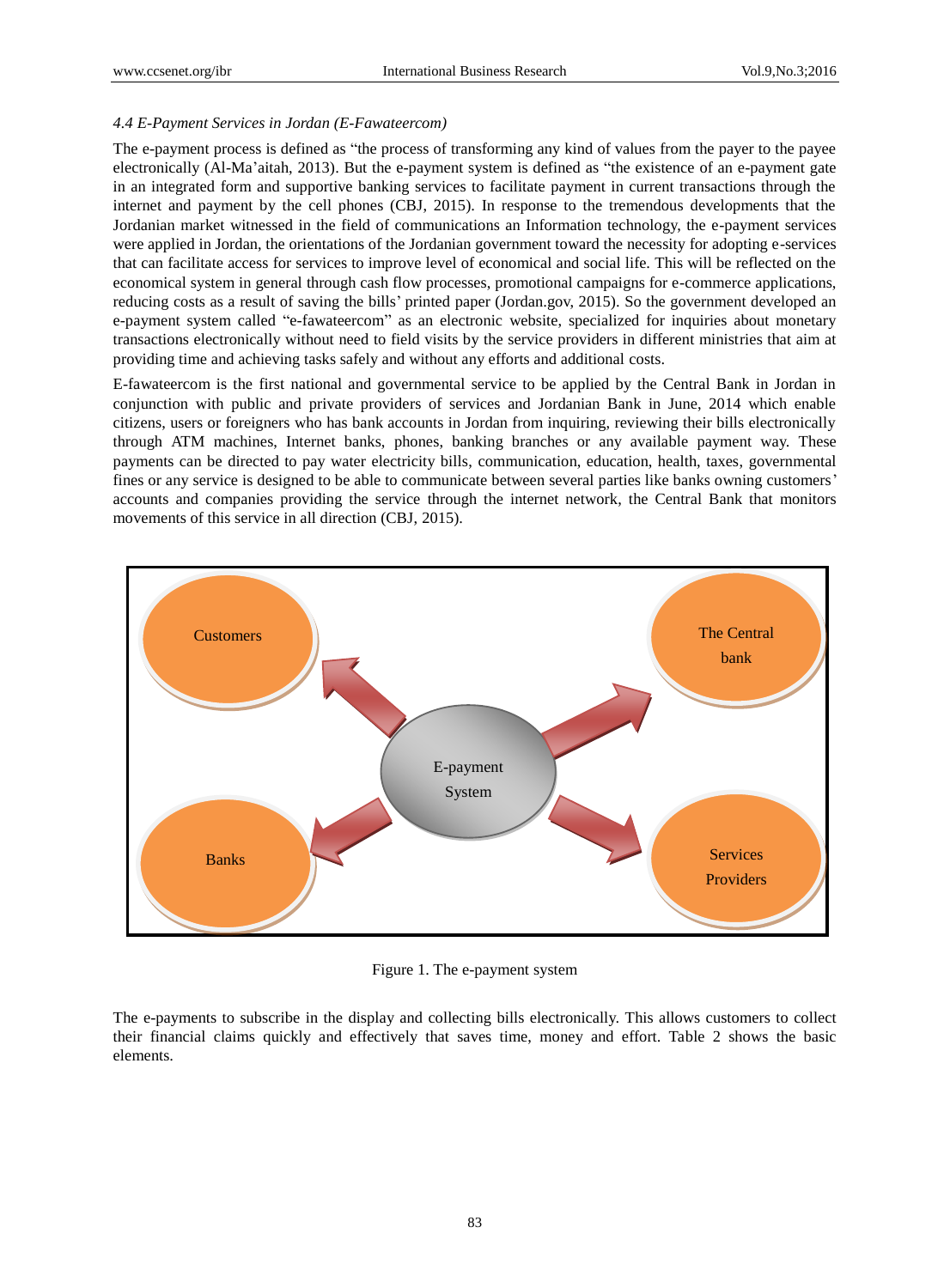| Table 2. Element and components of e-payment |
|----------------------------------------------|
|----------------------------------------------|

|                | Components                           | Definition                                                                                                                                                                                                                                                                |
|----------------|--------------------------------------|---------------------------------------------------------------------------------------------------------------------------------------------------------------------------------------------------------------------------------------------------------------------------|
| 1              | of<br>Central<br>Bank<br>Jordan      | President of the National Council of payments.                                                                                                                                                                                                                            |
| $\overline{c}$ | Subscriber                           | Subscriber of the service from billing source and any other authorities defined by the Central Bank.                                                                                                                                                                      |
| 3              | System                               | Display and collecting bills electronically according to the terms and lows provided in this document and any<br>other regulation issued by the Central Bank in this regard.                                                                                              |
| 4              | <b>System Operator</b>               | Commissioned authority by the Central Bank to operate and run the system (your payment company) for<br>e-payment or any other authority that replace them.                                                                                                                |
| 5              | Service                              | The service of displaying and collecting bills electronically, presented by the system.                                                                                                                                                                                   |
| 6              | Authority by which<br>payment done   | Any bank or licensed authority to receive financial payments in the kingdom that is connected with the<br>system, by which the consumers pay the subscribers entitlements through the different channels (ATM, cell<br>phone, Banking phone< bank branch, selling points. |
| 7              | customer                             | Clients of subscriptions /or who deals with him / those who pay entitlements through authorities by which<br>payments is performed "repayment of the amount of money due in favor of the subscriber.                                                                      |
| 8              | <b>Bills</b>                         | Bills / claims issued by "Subscriber" that the customer will repay through payment authorities in favor of the<br>subscriber.                                                                                                                                             |
| 9              | banking<br>joint<br>A<br>account     | Joint baking account to register monetary amounts, for the "Bills" paid by "Customers". It details are shown<br>in the subscription contract.                                                                                                                             |
| 10             | Commission                           | The financial lump sum or the percentage of the bills value and $\prime$ or the claim issued by the subscriber that<br>will be paid for collecting / paying the bill and / or claim or providing any other services through he system.                                    |
| 11             | Settlement                           | The process of calculating the the net rights and obligations resulting from movements that have been cleared<br>by the system (RTGS-JO) or any clearing and settlement system credited by the central bank of Jordan to / on<br>the concerned banks accounts.            |
| 12             | Means of personal<br>identifications | Tools, information data that empower the subscriber to use the system. It is characterized with secrecy. It<br>includes name of subscribers, passwords, electronic signature, electronic documentation or any other personal<br>identification means.                     |

The statistics presented in Table 3 and Figure 2 show that the numbers of payment services users increasing day after day. The number of movements performed through e-fawateercom during September is 52,669 payment movements with a total of (4,941,407 JD). It was noticed that the payment movement done by the E-Fawateercom system increased in September about 1.650 with a total value of (263,166 JD) that is 3% increase in comparison with August 2015. The statistics showed that payment movements of E-Fawateercom increased in September with 44,011 movements with a total value (4,880,762 JD) with 508% increase compared with the beginning of January 2015. The number of movements performed through the e-payment system (E-fawateercom) increased during September 2015 as 51,163 movement with a total value of (4,880,762) in comparison with September 2014. Finally, the number of payments performed through e-Fawateercom since its launching till September are 284,420 payment movement with a total value (19,338.394 JD).

|  |  | Table 3. A number and value of payment movements paid through E-fawateercom till September 2015 |  |
|--|--|-------------------------------------------------------------------------------------------------|--|
|  |  |                                                                                                 |  |

|           | the total Number of bills paid by the system |       |             |         |  |  |  |
|-----------|----------------------------------------------|-------|-------------|---------|--|--|--|
| Month     | Number                                       |       | Value in JD |         |  |  |  |
|           | 2014                                         | 2015  | 2014        | 2015    |  |  |  |
| January   | 0                                            | 8658  | $\Omega$    | 382073  |  |  |  |
| February  | 0                                            | 11036 | $\Omega$    | 550596  |  |  |  |
| March     | 0                                            | 17308 | 0           | 783904  |  |  |  |
| April     | 0                                            | 20693 | $\theta$    | 1092156 |  |  |  |
| May       | 71                                           | 31355 | 1821        | 1670878 |  |  |  |
| June      | 337                                          | 34658 | 10550       | 1950021 |  |  |  |
| July      | 767                                          | 40448 | 24610       | 2689749 |  |  |  |
| August    | 1097                                         | 51019 | 32992       | 4678242 |  |  |  |
| September | 1506                                         | 52669 | 60645       | 4941407 |  |  |  |
| October   | 2167                                         |       | 75607       |         |  |  |  |
| November  | 3643                                         |       | 113950      |         |  |  |  |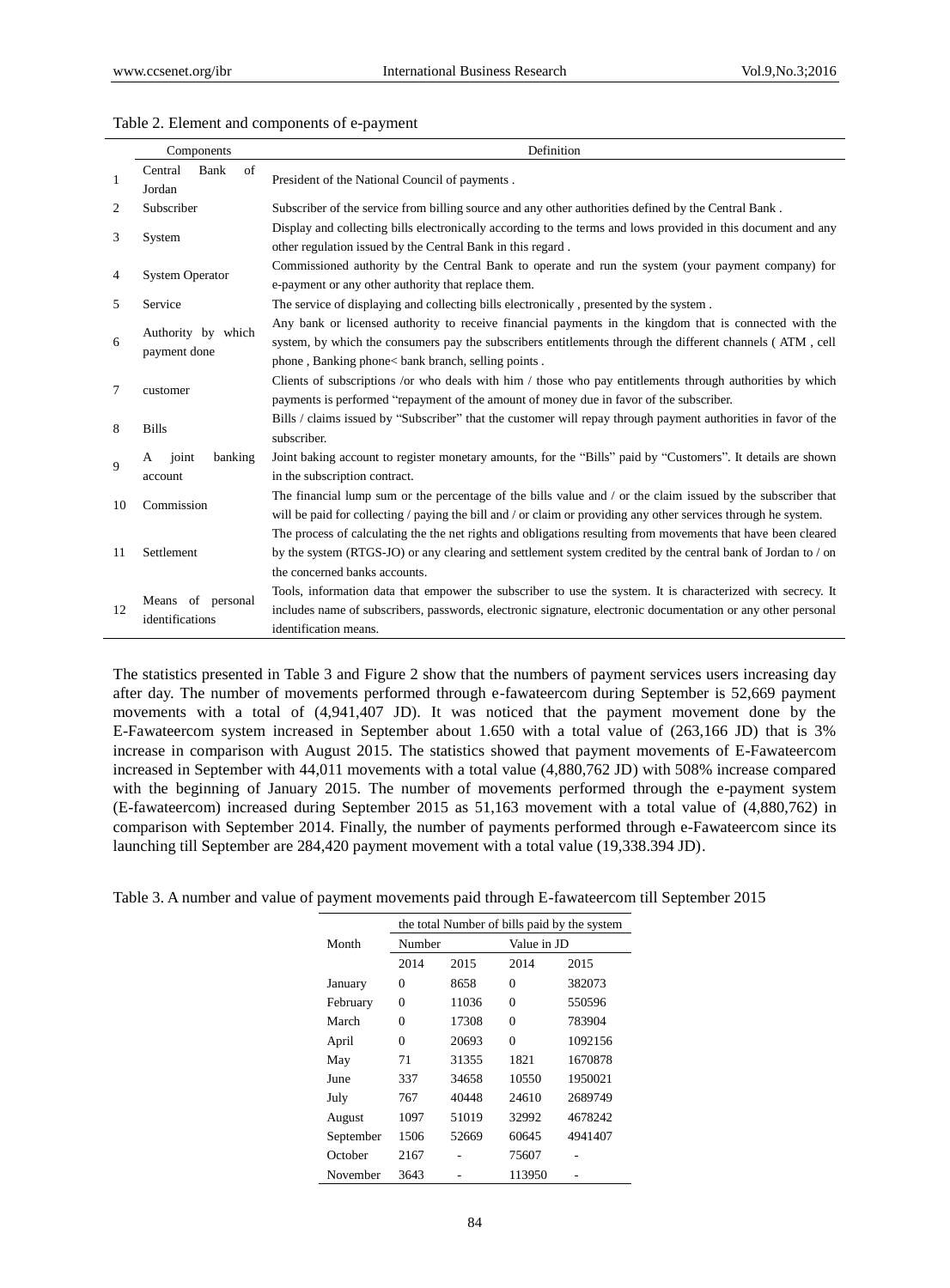| December 6988 |       | and the company of | 279194 | <b>Contract Contract</b> |
|---------------|-------|--------------------|--------|--------------------------|
| Total         | 16576 |                    |        | 267844 599369 18739026   |

Source: [\(http://www.cbj.gov.jo/upoloads,](http://www.cbj.gov.jo/upoloads) 2015 central bank of Jordan).



Figure 2. Number and value of movements paid through e-fawateercom till September payment movements performed through the system 2015 number of movements

Source: (http://www.cbj.gov.jo/uploads, Central Bank of Jordan. 2015).

The total number of services and their value in the Jordanian Dinar performed in all sectors till Sep.2015, the table shows the biggest number of e-payment performed in Jordan was for the communication sector (171933) movements with the biggest financial total value JD (2836692). In contrast, the least number of services by other service was in one operation for JD8-as in Table 3. In Table 4, there are names of companies that really perform for e-payment system in Jordan by sector till Sep, 2015. There are only 29 companies applying this system till now because the system is new and it is not well introduced to customers and companies.

Table 3a. The total number of services performed in all sectors and their value in Jordanian Dinar till Sep. 2015

| Sector | Communications |         | Governmental Authorities |         | <b>Basic Service</b> |         | <b>Charities</b> |       |
|--------|----------------|---------|--------------------------|---------|----------------------|---------|------------------|-------|
|        | Number         | Value   | Number                   | Value   | Number               | Value   | Number           | Value |
| Total  | 171933         | 2836692 | 9951                     | 8203828 | 76179                | 7200662 | 830              | 6957  |

Table 3b. The total number of services performed in all sectors and their value in Jordanian Dinar till Sep. 2015

| Sector | Professional Associations |        | E-Commerce |       | Education |       | Financial |       | <b>Other Services</b> |       |
|--------|---------------------------|--------|------------|-------|-----------|-------|-----------|-------|-----------------------|-------|
|        | No.                       | Value  | No.        | Value | No.       | Value | No.       | Value | No.                   | Value |
| Total  | 2493                      | 297622 | 6262       | 46407 | 66        | 74476 | 129       | 9760  |                       |       |

Source: (http://www.cbj.gov.jo/uploads2015, The central Bank of Jordan).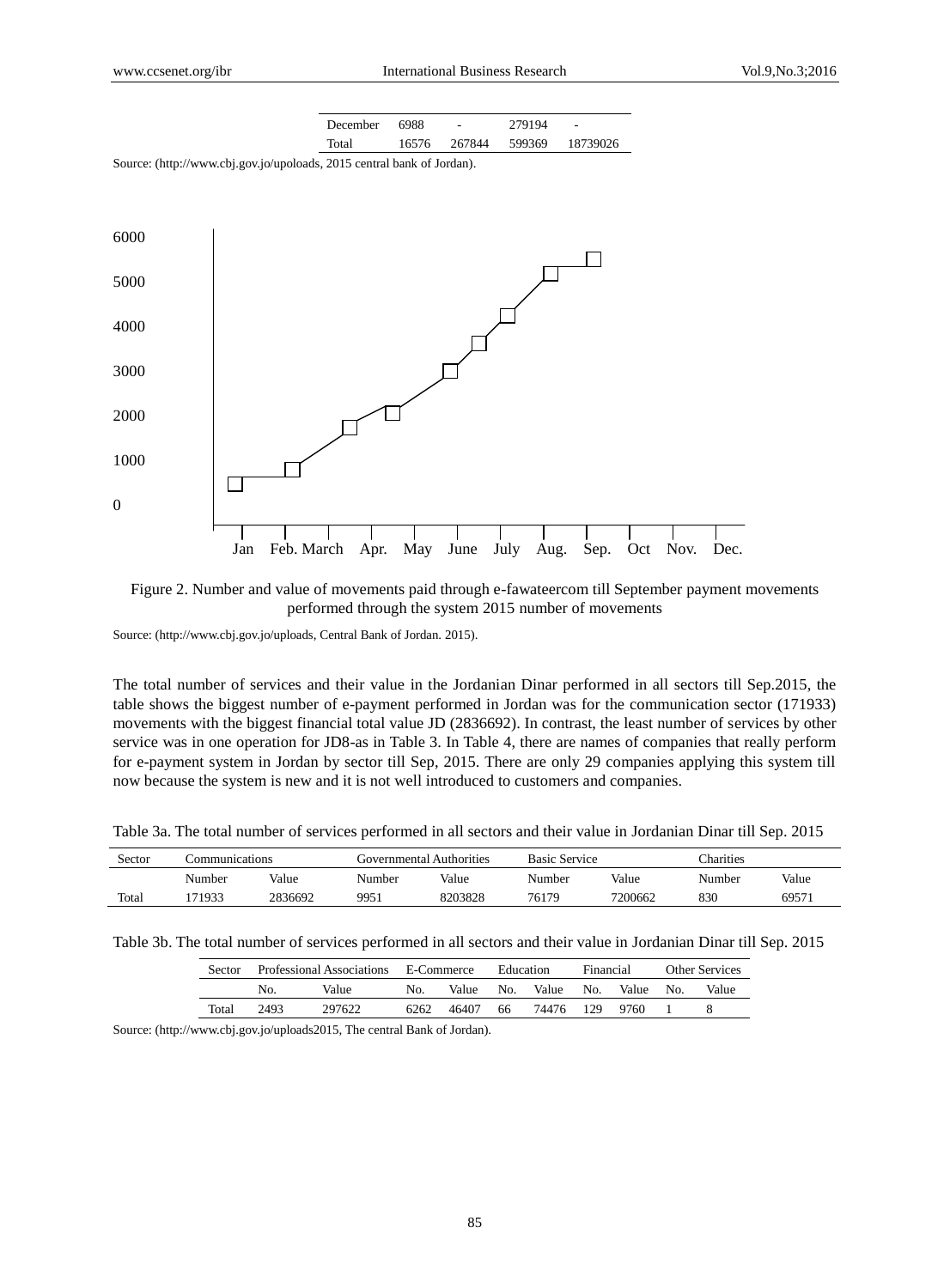| Name of Sector            |                    |                       |                |                          |            |                |                       |
|---------------------------|--------------------|-----------------------|----------------|--------------------------|------------|----------------|-----------------------|
| Basic<br>services         | Government         | Communicati<br>ons    | Charities      | Unions                   | Education  | E-commer<br>ce | Financial<br>Services |
|                           |                    |                       |                |                          |            | Arab           | Al-Amal               |
| Electricity<br>company of | Social<br>security | Umniah<br>Company for | Takiyet<br>Um  | Jordanian<br>Engineering | Al-Ruwwad  | company<br>for | company<br>for        |
| Jordan                    | foundation         | cell phones           | -Ali           | Association              | Academy    | internet       | financial             |
|                           |                    |                       |                |                          |            | services       | consulting            |
| Electricity               | Amman              | Zain company          | Islamic        |                          | Princess   |                | Jordanian             |
| company of                | Grand              | for<br>cell           | for<br>support |                          | Sumaya     |                | Micro<br>for          |
| Irbid                     | Municipality       | phones                | zakkah         |                          | university |                | finance               |
| Al-Yarmau                 | Jordanian          | Jordanian             | Jordanian      |                          | American   |                |                       |
| k<br>water                | customs            | company for           | Hashimite      |                          | university |                |                       |
| company                   | Department         | Data transfer         | fund           |                          | in Madaba  |                |                       |
|                           |                    | Petra                 |                |                          |            |                |                       |
| Electricity               | Land<br>and        | for<br>company        | Security fund  |                          | Jordanian  |                |                       |
| Distribution              | survey             | mobile                | for orphans'   |                          |            |                |                       |
| company                   | Department         | communicatio          | future         |                          | university |                |                       |
|                           |                    | n                     |                |                          |            |                |                       |
|                           | Income<br>and      | Jordanian             |                |                          | Schools of |                |                       |
|                           | sales<br>tax       | communicatio          |                |                          | Al-Ruwwad  |                |                       |
|                           | department         | n company             |                |                          | Academy    |                |                       |

Table 4. Names of companies that really apply the e-payment system in Jordan

Source: [\(http://www.cbj.gov.jo/uploads,](http://www.cbj.gov.jo/uploads,the) the central Bank of Jordan 2015).

## **5. Previous Studies**

Through investigation and review of previous studies, the research observed that the applied researches were rare and theoretical studies dealt with the security concept and legislations. Some studies were found some studies (Al-Ma'aitah, 2013) and their effect on using e-payment in Jordan. The studies discussed the subject as pubic applications provided by the government, others as an application of e-commerce. These studies concentrated on identifying factors that affect on adopting the e-government services. Researchers will revise previous studies related to Jordan for the purposes of the study.

Study of (Al-rawabdeh, 2008) aimed at describing the percentage of the internet and e-commerce in Jordan. It indicated that there is a big gap between the internet performance in the developed countries like USA, Europe, Japan and Jordan is standing far away from these countries. The Jordanian market suffers from monopoly of providing internet services. This imposes high prices on customers which is the main reason of not developing the internet service and e-commerce in Jordan, in addition to some technological, economical, cultural and legal factors. The findings of the study showed that the different levels of using the internet for e-commerce purposes may be referred to the income and features of people, the percent of usage increases when the percentage of awareness and education increases. For example, lack of contents for the electronic websites in Arabic, being limited to English was one of the limitations that affect negatively the commercial practices through the internet. The social factor had a major and positive role in enhancing the concept of using the internet and e-commerce. The internet has the ability to make social changes in society like what the world witnesses these days from the social media networks effects in sending information quickly and cheaply. Finally the legal legislations play an important role in improving competency among users of e-commerce activities in Jordan. Jordan made serious steps in the direction of developing systems and legislations to fight hackings, to uncover them and send them to justice. The legal application is still in its initial stages which needs more follow-up and attention to encourage individuals to adopt different internet applications in general and the e-commerce in particular.

The study of (Al-Jaghoub, Al-yaseen, & Al-Hourani, 2010) discussed the influencing factors on using the e-government services in Jordan by collecting data by individual interviews, groups of focus of Al-Ahliyya Amman University to know the level of using the e-government, and levels of awareness among the representing sample of Jordanian citizens. The results showed that the sample subjects' readiness to benefit from the e-government services in payments, issuing formal documents because of lack of trust in these websites and the prevailing culture in the society in Jordan that internet is for fun and not for financial affairs. Finally, the study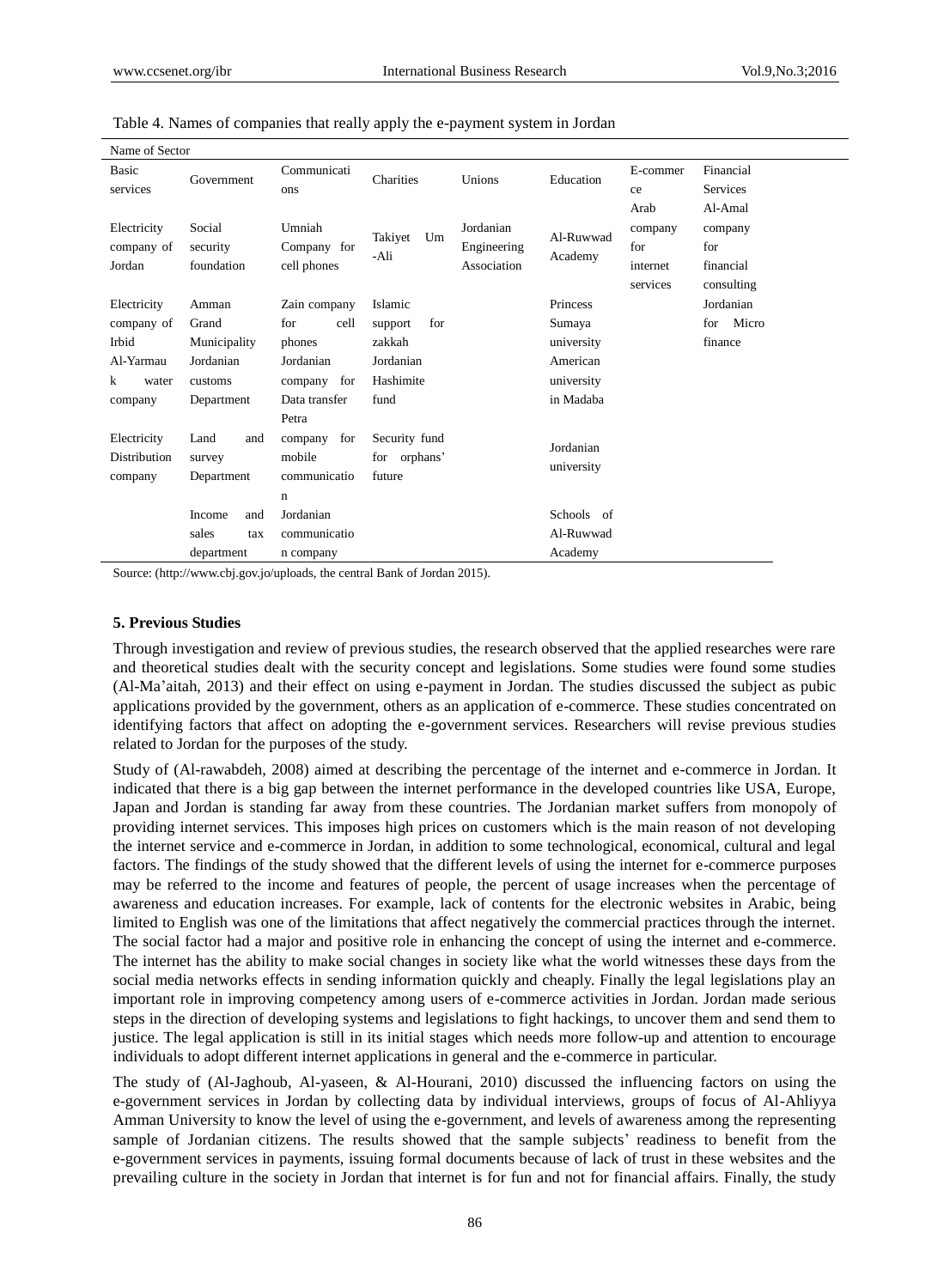recommended that Jordanian government should adopt a comprehensive strategy that expands the frame of dealing in providing e-government services to perform awareness campaigns that enrich citizens with knowledge and information about services. The government must provide guarantees of legal protection for the websites that provide e-services to make customers feel trust and safety.

The study of (Alsmadi, 2011) discussed the condition of using the internet in Jordan and Middle East countries. The neighboring countries are using internet services more that Jordan although Jordan id classified as one of the first countries to be ready for using internet services. This study concluded that there are some factors that limit or reduce using the e-government services in Jordan. These factors are divided into cultural factors and factors of trust when using the internet. Many electronic websites that provide governmental services were found without digital certificates or digital coding to protect personal information. The Ministry of Information Technology and Communications established a special department to protect the personal information of citizens. Jordanian customers don't trust in e-government service program and they don't have enough information that makes them real users for the program of e-government services. In contrast, the results of the study indicated that the internet network's infrastructure is available, supportive and wide spread to provide internet services in all areas quickly and cheaply. The government should have special laws legislations and systems for e-commerce transactions to protect users form hacking, fraud and problems. This may enhance the trust and security factor among users in Jordan.

The study of (Al-ma'aitah, 2013) indicated that some factors are behind not using the application of e-services as e-payment in Jordan. Despite the fact that this service is characterized with suitability and saving time for consumers. The most important factors that affect consumers for not using e-services are threats on privacy and security for consumers' information. Till the end of 2001, there were no laws and legislations to protect e-commerce transactions. The Jordanian consumers use the electronic means as ATMs and credit cards to purchase their needs an a limited basis comparison with consumers in modern countries like USA, France and Britain. They prefer the traditional methods to do these activities as they feel that current laws are unable to identify all sorts of dangers that they are subject to when using the electronic applications. The banks in Jordan are in danger of hacking on the customer's accounts to steel their balance and transfer them to other accounts.

To identify the reality of e-government services testing the challenges and barriers in Jordan, Shannak (2013) made interviews and focus groups to get necessary data to identify the factors that inhibit e-government services. This study divided the factors influencing the application of e-government in Jordan in to four factors: political, social, technological and organizational. Decision makers are more enthusiastic to the application of e-government, but because of providing financial sources and monetary support, they are reluctant. The social factors represented in the digital gap played a major role as an obstacle in front of the e-government applications. Most developing countries and Jordan suffer greatly from this gap. The latest statistics indicated that users of internet services are increasing in Jordan, but it is less than required. Technologically; the application of e-government program needs more modernization concerning systems, soft wares, and necessary equipment to apply the program. The most important software is that belongs to security and protection of their secret personal information in fear of hacking. It is necessary for the government to adopt these soft wares for protection to build trust among customers. The privacy factor is one of the obstacles that face the process of applying e-government in Jordan. Organizationally, the government has to reconsider its processes by training workers which will result in success of applying the e-government in Jordan. So, the Jordanian government is in need of obtaining informational strategy, a budget, costs planning coverage for internet network and equipment to ensure the effective usage of the e-government programs.

This study of (Al-Shboul, Rababah, Ghnemat, Al-Saqqga, 2014) at identifying the adoption of e-government services in Jordan. The study pointed out that introductory programs prepared before by the government to in traduce the e-government increased awareness about the nature of these services and how to use them. The results of the interview indicated that ready infrastructure to receive e-government services is sufficient to support applications and usages of this kind of services. The respondents indicated that they don't have any personal obstacles to use pos and internet technology like language, costs or individual skills, but they encounter obstacles toward using the e-government services. The results indicated the degree of high harmony between e-government services and life the interviewees as they find them compatible with their culture. They use the e-government services four to five times daily. On the other hand, that e-government service reduces costs, time and effort and contributes in the acceleration of providing services. It also helped in improving their lives economically, increasing productivity and the quality of services. The results of interviews showed that there are many obstacles that face the application of e-government in Jordan. The most important obstacles are that they need large amounts of investments; the size of information is so big for those public officers, the need for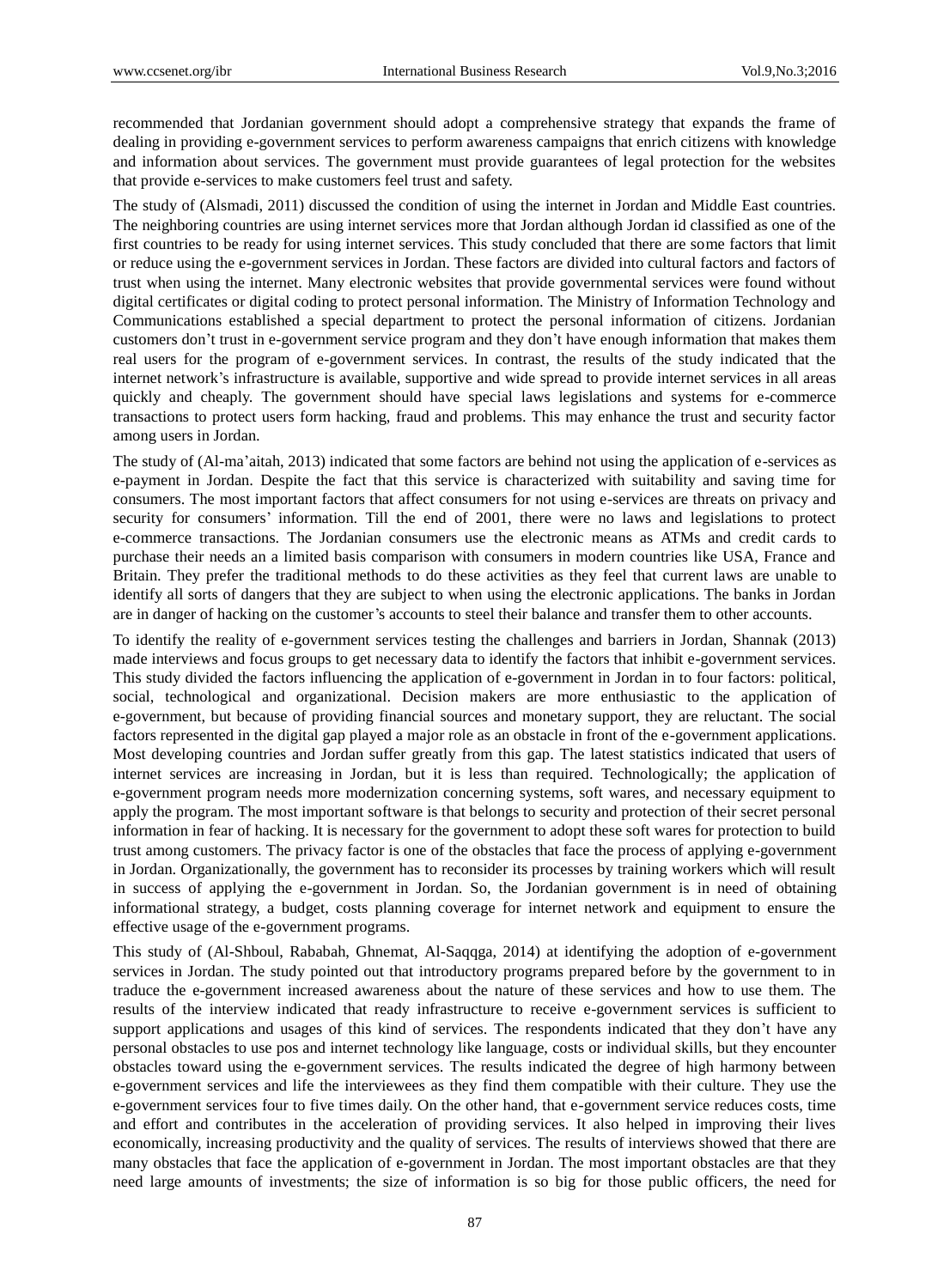cultural awareness, a clear work strategy and a legal legislative system to protect users from hacking in Jordan. As the application of this kind of services encounters some dangers like lack of access to full information to customers, effective protection systems for the service programs and inability to control similar service systems. Finally, the study concluded that some organization, technological, social and financial factors encounter the process of adopting e-government services in Jordan.

Saleh (2015) study showed that tools and communication means are widespread in Jordan; as well as, several service providers of internet services, the percentage of adopting e-commerce in Jordan is still decreased in comparison with other countries as a result of the slow growth of e-commerce. This requires reorganizing means of accessing internet networks especially when the working organizations on applying e-commerce to protect themselves against the electronic dangers like piracy. This study used the model of Technology Acceptance Theory to identify the two effects of simplicity and welfare, in addition to the cultural factors on the attitudes of beneficiaries (Shoppers in Trading Malls) to use the application of e-commerce in Jordan. The results of this study indicated that simplicity affects positively on benefits related that in turn affects positively on the intentions of shoppers to use e-commerce in future. The applications of the e-commerce suffer from difficulties like low levels of trust among customers. The companies of private sector in Jordan may resort sometimes to using other communication means like phone calls, e-mails or face-to face that contribute in decreasing levels of experience by using e-commerce completely. Finally, the study indicated the necessity for those who put the legal frame will protect users and promote this system and its protection means to encourage customers to practice e-commerce activities in Jordan.

By using the technology acceptance model, the two researchers (Al-Jamal & Abu-Shanab, 2015) performed a study about adopting the e-government services in Jordan through testing two main factors in this model: simplicity and welfare in addition to the effect of age factor on the process of adopting the e-government services. An extension appeared of this model, it is a negative effect on the intention of customers in adopting this type of services. Based on the results of this study, the two researchers recommended that the success of the e-government program is not the responsibility of society only, but it is a common responsibility between society and responsible authorities (The Ministry of Information Technology and communications) for applying this program. The government should do several procedures that improve the level of communication, knowledge and necessary skills among users through the introductory programs, seminars and workshops that highlight the importance and e-government service role in our daily life.

#### **6. Study Framework Hypotheses**

Based on the discussion of literature and previous studies mentioned in the previous section, the researchers noticed that most studies discussed the real situation of the e-government program in Jordan, the scenarios of e-commerce and levels of its application in Jordan. Most studies aimed at achieving and identifying the most important influencing factors on using and adopting the e-government in Jordan and the influential relationships between these factors and accepting this technology by the customers in Jordan. To build this special model for the study, the researchers tried to identify these factors through the problem of the study by revising the most important factors that affected the reality of applying the e-government and e-commerce in Jordan that ignored research in the most important directed services by the e-government, that is e-payment services (e-Fawateercom), They found that these factors are several and varied and affect the customer's attitudes and intention in adopting e-payment services through highlighting the factors that affect positively or negatively on adopting and applying such services in Jordan. The model of this study was designed to measure the effect of five factors are relative advantages, simplicity, security, awareness and individual skills related to intention of commercial bank's customers toward e-payment services in Karak governorate.

## *6.1 Hypotheses of the Study*

Based on above, there are five main hypotheses that measure the effect of, simplicity, safety, social network, Awareness and personal skill on the attitudes of bank customers in adopting e-payment in the Karak governorate. These hypotheses were formulated as follows:

1) The first main hypothesis: There is a positive and significance effect of relative advantages on the customers intention toward e-payment services in Karak.

2) The second main hypothesis: There is a positive and significance effect of simplicity on the customers intention toward e-payment services in Karak.

3) The Third main hypothesis: There is a positive and significance effect of security on the customers intention toward e-payment services in Karak.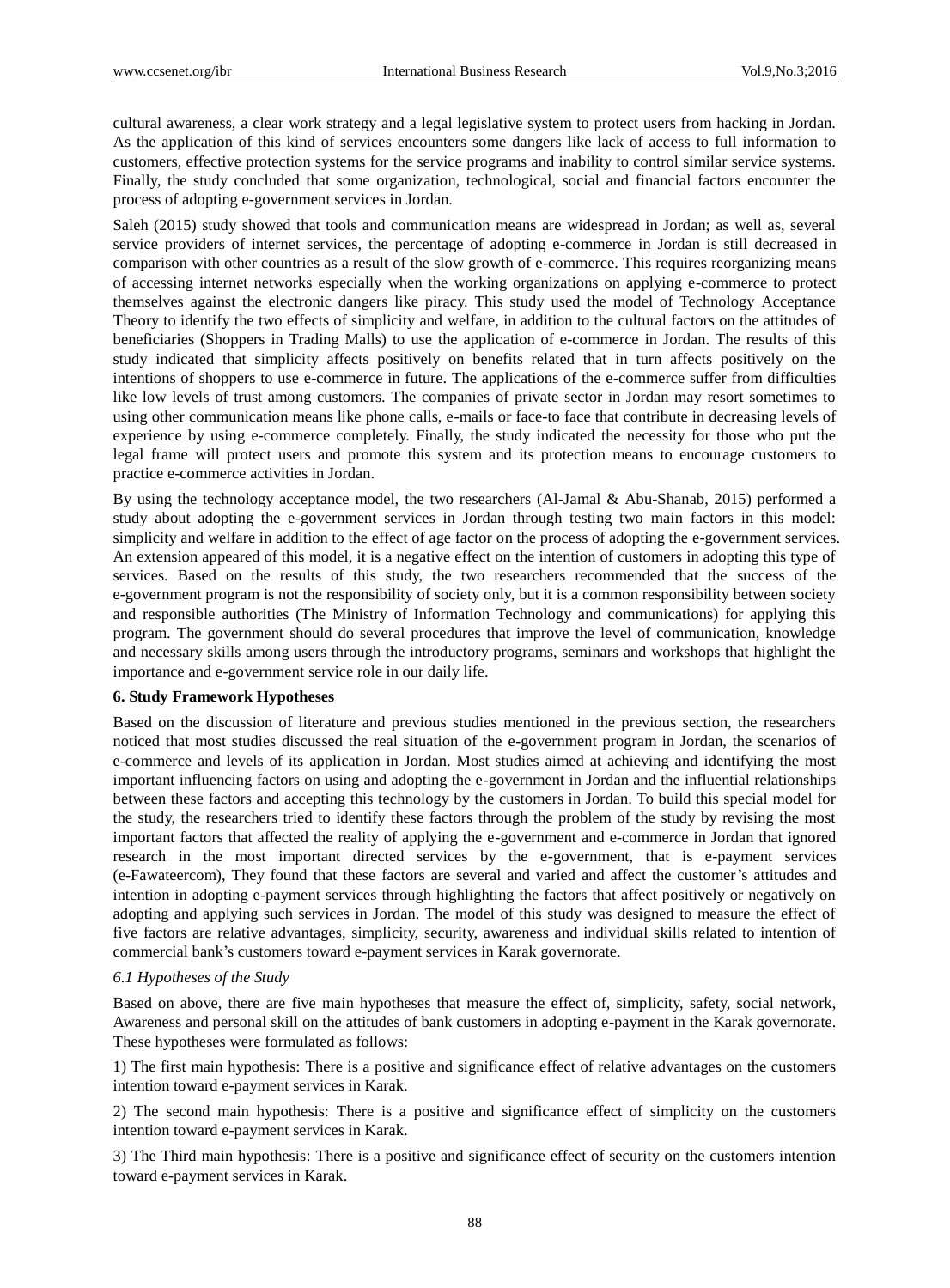4) The fourth main hypothesis: There is a positive and significance effect of consciousness on the customers intention toward e-payment services in Karak.

5) The fifth main hypothesis: There is a positive and significance effect of individual skills on the customers intention toward e-payment services in Karak.

# **7. Methodology of the Study**

In this study, the descriptive analytical methodology was applied to describe the phenomenon of using e-services in general, trying to describe the condition of using and applying e-payment services in Jordan. The researchers tried to identify the effect of a group of factors that might have significant effect adopting this kind of services in the study environment to be expressed in a descriptive way in addition to the quantitative expression that will appear through the results of the study hypotheses under the influence of attitudinal, social and control factors on the customers intentions in adopting e-payment services in the Jordanian environment.

# *7.1 The Study Population*

The population of the study included all customers of working commercial banks in Al-Karak governorate, about 180.000 people distributed on 11 commercial banks. This number was obtained un officially through direct questions for managers of banks in the concerned area as numbers of customers are private data and secret dealing. The two researchers estimated the number of customers by reference to the approximate figures they obtained from managers in the working banks in relation to the population of the governorate, which is up to 450.000 in habitants nearly (Dos, 2015).

# *7.2 The Study Sample*

To choose a representing sample from the population of the study, (Krejcie & Morgan, 1970) pointed out that if the study sample included (100.000) respondents, the size of questionnaires necessary for distribution shouldn't less than (384) to ensure a representing study sample. To ensure the retrieval of an adequate number of the study sample, and exclusion of those that might contain mistakes or not complete six hundred (600) questionnaires will be distributed on all customers of working commercial banks within the boundaries of Karak governorate. To ensure giving equal opportunities for all members of the study sample, the simple random sample was applied on the commercial bank's customers in Karak governorate. And that by relying on a group of bank employees who expressed their full cooperation for the success of the process of collecting specific data. The process of distributing questionnaires and retrieving them continued for the period between (26/7/2015-10/8/2015) the actual rate of six weeks.

# *7.3 Data Collection Approach*

This study aimed at obtaining adequate and necessary data to achieve specific goals for two main types of data.

# 7.3.1 Secondary Data

In order to get all related data, they referred to many literary sources in the field of information technology, communicationE-government and Central Banks' brochures. In addition, the most recent studies, scientific arbitrary essays that are published in editorials and database and internet network as a major source for getting the latest data and research studies related to the subject of the study.

# 7.3.2 Preliminary Study Data

A questionnaire was built to test the hypotheses of the study and to about the preliminary data by which the statements of the dependent and independent variables of the study were measured. The statements of previous studies were used and modified to be suitable for the subject of the current study.

# 7.3.3 Data Collection Tool

This study depended on a questionnaire designed for the study to collect preliminary data. The questionnaire is formed from three main parts. The first part is about a coverage letter that includes a question to classify the respondents who uses the internet only to ensure obtaining uses of internet technology (Are you an internet user or not? If your answer is No, please stop now). It points out to the title of the study and statements to fill the questionnaire, the secrecy of dealing with data and communication information with the two researchers. The second part, it includes a group of questions related to respondent's demographic information and information related to using the available electronic means that help customers to adopt e-payment services by customers of commercial banks in Karak Governorate. This part included investigating about (social type, age, qualification, monthly income, the period of using the internet and means of using the internet). The third part of the questionnaire includes 20 statements to measure independent variables in this study. These independent variables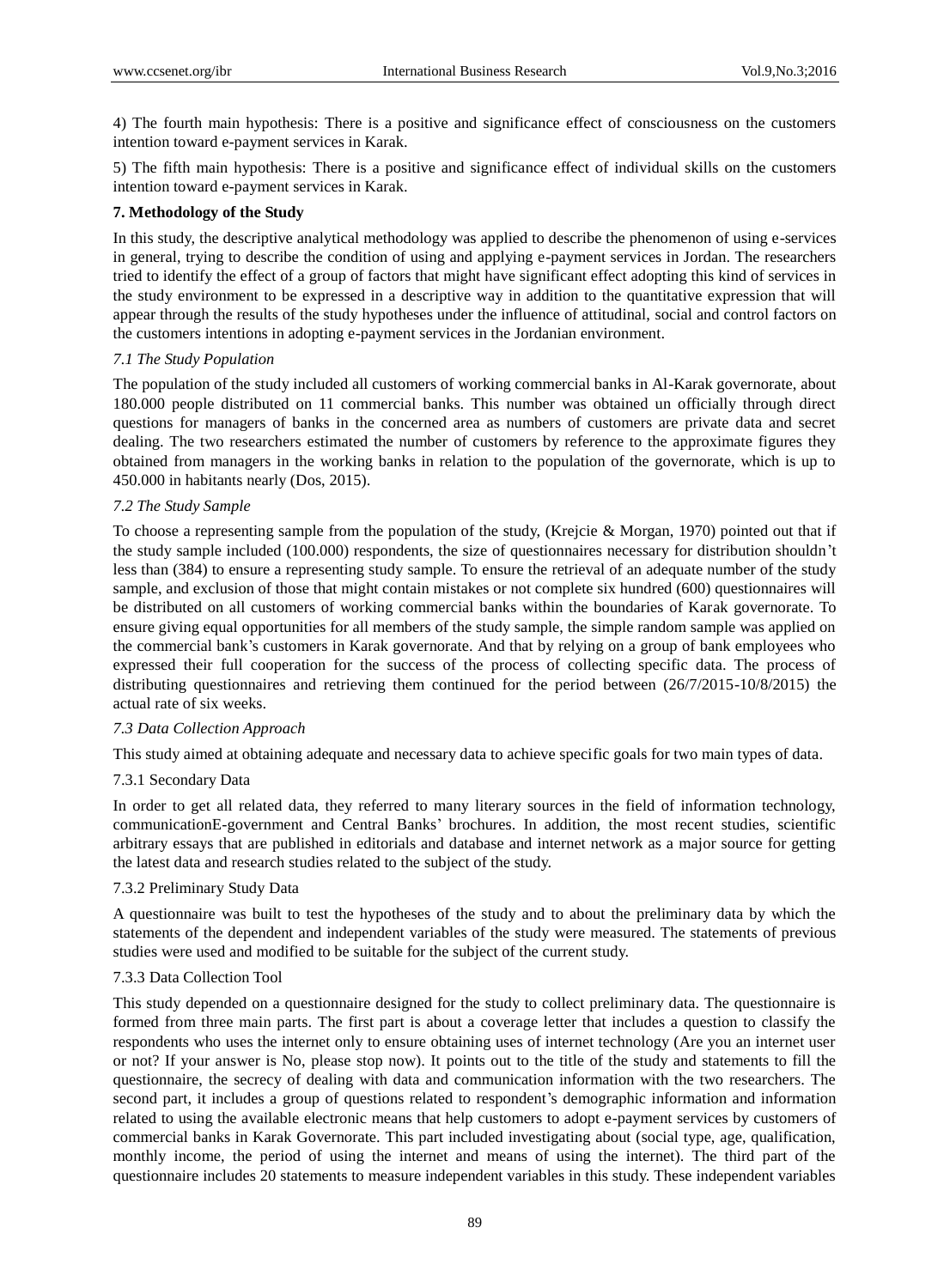are attitudinal factors represented in (relative advantages in five statements, simplicity in four statements, security in three statements and consciousness in three statements, the individual skill in four statements) and four statements for the dependent reliable (customers intention toward e-payment services). To measure statements of this questionnaire, 5-likert scale was credited as in Table (5). To ensure the validity of the tool, the questionnaire was presented to five arbitrators from Jordanian universities where their observations and recommendations were taken into consideration and all of them were entered on the questionnaire items. After that the questionnaire in its final version was tested on an experimental sample that included 30 respondents to ensure the ability of the sample to respond to its final items where this sample was not used in the final analysis results.

|  |  |  |  | Table 5. 5 likert-scale to measure the degree of responses |
|--|--|--|--|------------------------------------------------------------|
|--|--|--|--|------------------------------------------------------------|

|        |  |  | Response Strongly Agree Agree Neutral Disagree Strongly Disagree |
|--------|--|--|------------------------------------------------------------------|
| Degree |  |  |                                                                  |

#### *7.4 Statistical Analysis Style*

The statistical package software for social sciences (SPSS) V.18 was used to do a variety of statistical tests that contribute in describing the data of study sample, the percentage of responses, identifying wrong and abnormal answers, the normal distribution, validity and compound validity, and correlation between variables. The Linear Equation Model (LEM) AMOS software V.8.

## **8. Results of the Study**

## *8.1 Ratio of Responses*

Six hundred questionnaires were distributed to obtain preliminary data for this study from customers of commercial banks in Karak. After collecting responses from the sample of the study, the number of retrieved questionnaires was 543 responses only, %90.5 as ratio of responses where this is an accepted to enter them for statistical analysis. After that it was initiated by entering data to Statistical Package Software (SPSS). It is shown that there are seven (7) incomplete answers, some them contained major mistakes that can't be ignored. They were excluded from the final analysis. So the ratio suitable for analysis was %89.3 as 536 responses.

## *8.2 Description of the Study Sample Features*

Frequency tests were conducted to describe the characteristics of the study sample. The tests included six main questions (the social type, age, qualification, Monthly income, duration of using the internet and the tool of using the internet). This is a presentation for these results as in Table 6.

Table 6. Distribution of the population of the study sample according to the sample's features

| Variable      | Variable Categories | Number | Ratio% |
|---------------|---------------------|--------|--------|
|               | Males               | 415    | 77.5   |
| Social Type   | Females             | 121    | 22.5   |
|               | Total               | 536    | %100   |
|               | Less than 30 years  | 212    | 39.5   |
|               | $30-40$ years       | 187    | 34.8   |
| Age           | $41-50$ years       | 88     | 16.4   |
|               | 50 and more         | 49     | 9.3    |
|               | Total               | 536    | %100   |
|               | PhD                 | 37     | .07    |
|               | MA                  | 91     | 17.    |
|               | BA                  | 303    | 57     |
| Oualification | Diploma             | 44     | .08    |
|               | Secondary & less    | 61     | 11.    |
|               | Total               | 536    | %100   |
|               | More than 1000      | 63     | .12    |
| Income        | 1000-750            | 246    | .46    |
|               | 749-501             | 134    | .25    |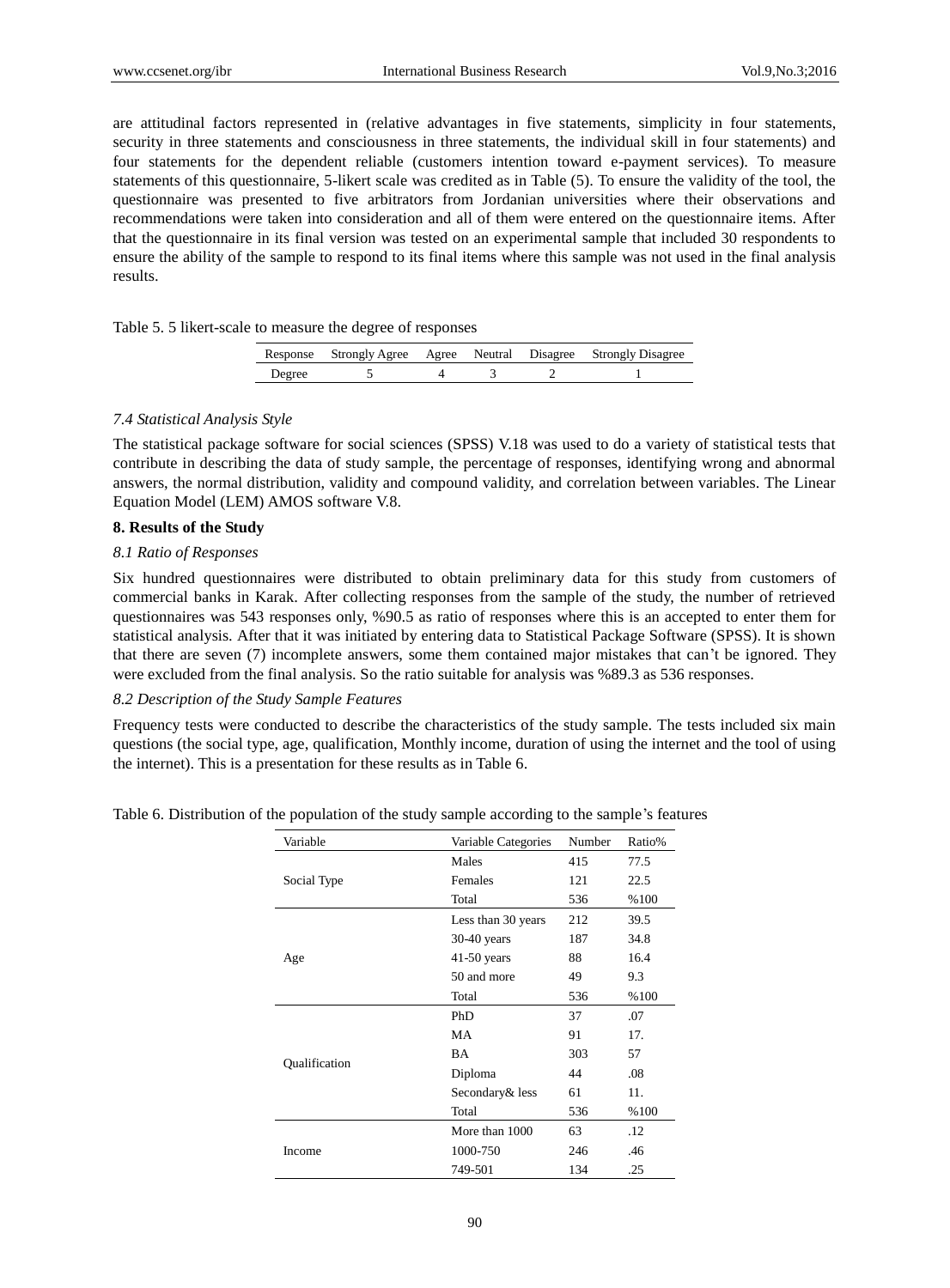|                                | 500-250            | 71  | .13  |
|--------------------------------|--------------------|-----|------|
|                                | Less than 250      | 22  | .04  |
|                                | Total              | 536 | %100 |
|                                | 4 years & less     | 62  | 11.5 |
| Duration of using the internet | 5-9 years          | 298 | 55.6 |
|                                | More than 10 years | 176 | 32.9 |
|                                | Total              | 536 | %100 |
|                                | Laptop             | 187 | 35.  |
| Tool of using the internet     | Pc                 | 88  | 16.4 |
|                                | Cell phone         | 261 | 48.6 |
|                                | Total              | 536 | %100 |

Table 6 showed the distribution of the subjects of the study depending on the variable of social type. The number of males is (415) by (77.5%) where as females is (121) by (22.5%). Table 6 showed the distribution of the subjects of the study depending on the variable of age, 212 subjects (39.5%) of the study sample are less than (30) years and 187 by (34.8%) their age (30-40) years, 88 of the respondents (16.40%, their ages between (30-41) and 49 respondents their ages are more than 50 years by (9.3%).

The results showed the number of respondents who had a ph degree (37) by (0.7%). There were (91) respondents who had MA degree b (0.17%). The highest percentage was for those who had BA degree. The number of responses for this category was 303 responses by (57%) and Diploma holders about 44 respondents by (0.08%). The respondents who had secondary or less, their ratio were 61 respondents by (0.11%). The table showed that 63 respondents' income was JD 1000 by 12%. The income of 246 respondents was 750-1000 by 46%. Whereas the respondents whose income between 749-501 were 134 respondents by 25%. The highest percentage was for 71 respondents. Their income was 500-250 by 13%. The least monthly income was for 22 respondents. Their income was less than 250 by 0.04% of the study sample.

Table 6 showed that the highest percentage came from the category of users of internet technology from (5-9) years by (55.6%). The internet users for more than 10 years came in the second place with 176 respondents by (32.9%), followed by third category with 62 users from the total sample by (11.5%), it was the least category of internet users of services. Most of the study sample subjects use cell phones to reach internet network (261) respondents with (48.6%). The percentage of users of internet through laptop 35%, they were 187 respondents. Finally, the number of internet users through PCs was 88 respondents with a percentage (16.4%).

## *8.3 Testing the Reliability and Composite Reliability*

To test the reliability of the study variables, Cronbach Alpha was used by using SPSS no.18 to test the internal stability. The studies showed that it should more than 60% percent age so that the result will be statistically accepted (Numnally, 1970; Bagozzi & Yi, 1989).

| Variables of the study             | C Alpha | COM reliability |
|------------------------------------|---------|-----------------|
| Relative advantages                | 0.791   | 0.862           |
| Simplicity                         | 0.831   | 0.892           |
| Security                           | 0.843   | 0.902           |
| consciousness                      | 0.901   | 0.951           |
| Individual Skill                   | 0.911   | 0.914           |
| Intention toward e-payment service | 0.792   | 0.942           |

|  |  |  |  |  |  | Table 7. The value of reliability and composite reliability for the study variables |
|--|--|--|--|--|--|-------------------------------------------------------------------------------------|
|  |  |  |  |  |  |                                                                                     |

# *8.4 Multi Collinearity Test*

The study results in Table 8 showed that the correlation values between the variable were all accepted statistically as they didn't exceed the upper limit of the statistical value (0.80%) (Hair et al., 2010). The correlation values ranged between variables between 309 between the individual skill factor and the correlated related benefits as the least value, were as the multi collinearity value between individual skill and personal skill and perception, it was .685 as the highest value. So, all the values are statistically accepted. They expressed lack of the linear correlation problem between the variables statistically.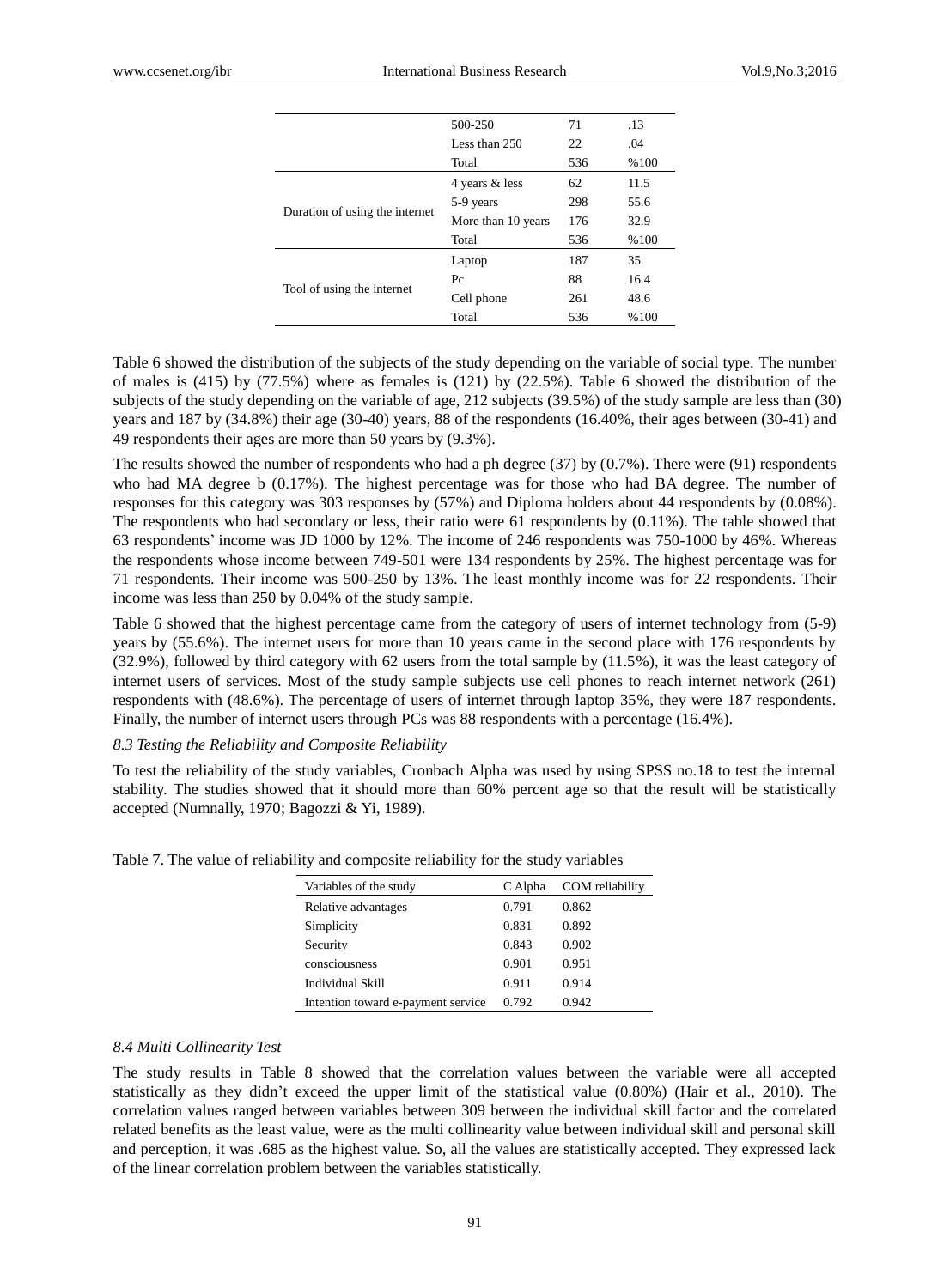|                        | Relative<br>advantages | Simplicity | security | consciousness | Individual<br>skills | Intention |
|------------------------|------------------------|------------|----------|---------------|----------------------|-----------|
| Relative<br>advantages |                        |            |          |               |                      |           |
| Simplicity             | .622                   |            |          |               |                      |           |
| Security               | .576                   | 0.612      | 1        |               |                      |           |
| Awareness              | 0.465                  | 0.541      | 0.632    |               |                      |           |
| Individual skills      | 0305                   | 0.463      | 0.574    | 0.685         | 1                    |           |
| intention              | 0.487                  | 0.523      | 0.389    | 0.581         | 0.567                |           |

#### Table 8. Results of analysis of correlation between variables

#### *8.5 Normality Test*

The results of Normality test showed that all values of variable normally distributed and complete free of the extreme values as in Table 9. Based on using Kolmogorov-Smirnov, where (Gujarati, 2010) indicated if the Sig. value is bigger than 0.05, the value of variable follow the normal distribution and there are no extreme values to affect in the model within the sample.

|  | Table 9. Normality test (The normal distribution test) |  |
|--|--------------------------------------------------------|--|
|--|--------------------------------------------------------|--|

| <b>Study Variables</b>  | <b>Statistics</b> | Sig.  |
|-------------------------|-------------------|-------|
| Relative advantages     | 1.734             | 0.111 |
| Simplicity              | 1.562             | 0.132 |
| Security                | 1.675             | 0.121 |
| consciousness           | 1.242             | 0.103 |
| <b>Individual Skill</b> | 1.536             | 0.115 |
| Intention               | 1.621             | 0.157 |
|                         |                   |       |

#### *8.6 Testing the Study Hypothesis*

As we mentioned before, AMOS.V8 was used to test the study hypothesis to identify the direct of the independent factors represented in (Related benefits, Simplicity, Safety, Awareness and Individual Skill) on the dependent variable (attitudes of bank customers in adopting e-payment services in Karak Governorate). Table 10shows the estimated values of the independent factors on the dependent factor and the current ratio toward the relationship (current ratio, CR) and (P-Values).

Table 10. Results of study hypothesis

| <b>Study Hypothesis</b> | Independent<br>Variables | Dependent<br>Variable | Estimate | C.R   | P-value | <b>Hypothesis</b><br>contortion |
|-------------------------|--------------------------|-----------------------|----------|-------|---------|---------------------------------|
| H1                      | Relative                 | Intention             | .021     | 1.110 | .721    | Rejection                       |
|                         | advantages               |                       |          |       |         |                                 |
| H <sub>2</sub>          | Simplicity               | Intention             | .211     | 3.547 | 1.31    | Acceptance                      |
| H <sub>3</sub>          | Security                 | Intention             | .613     | 9.425 | ***     | Acceptance                      |
| H <sub>4</sub>          | consciousness            | Intention             | .251     | 4.241 | .012    | Acceptance                      |
| H <sub>5</sub>          | Individual Skill         | Intention             | .498     | 6.473 | ***     | Acceptance                      |

Based on the previous table, the results showed the acceptance of four hypotheses, related to simplicity, safety, awareness and the individual skill on the intention of working commercial banks in Karak toward e-payment services. One hypothesis of the Relative advantages on the customer intention of working commercial banks toward e-payment services was rejected. The results indicated that Relative advantages affect positively, but with no statistical significance on the customers intention toward e-payment services (C.R=  $1.110$ ; = .721, 021.= B), so the first hypothesis was rejected. The finding indicated that the simplicity factor had appositive effect of statistical significance on the customers intention toward e-payment services (C.R= 3.547; P=0.31, .211=B). So the second hypothesis was accepted. The result was (\*\*\*=C.R=9.425; P, .613=B). The consciousness factor had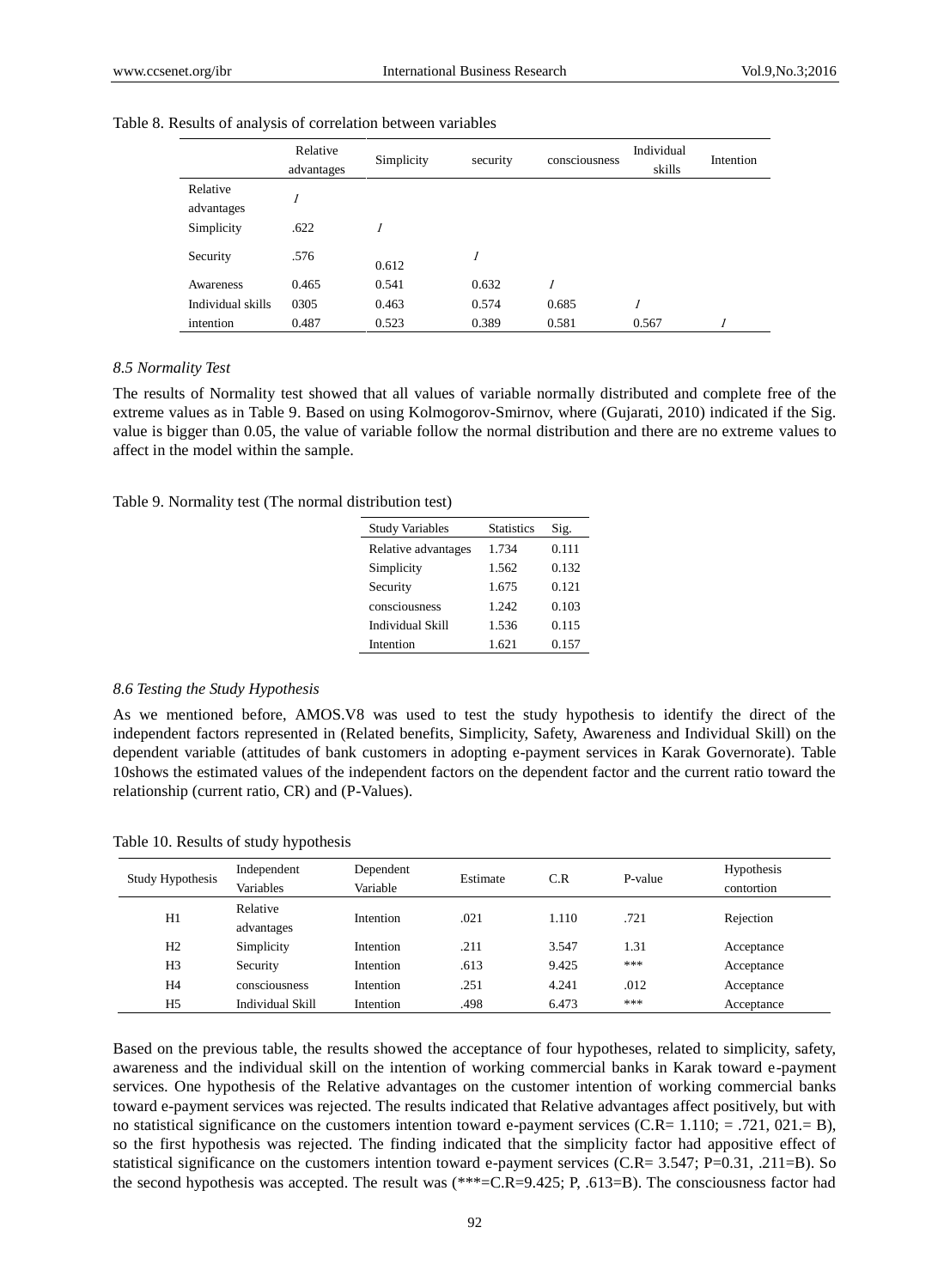a customers in toward e-payment services  $(C.R=4.241; P=.012, .251=B)$ , so the fourth hypothesis was accepted in the study. Finally, it is indicated that individual skill had a positive effect of statistical significance on the customers intention toward e-payment services (\*\*\*=C.R= 6.473, P, .498=B), so the fifth hypothesis was accepted in the study.

#### **9. Discussion of the Results**

The results related to the description of the study sample indicated that most of the subjects of the study were males. This is due to the environment in Karak as it still lacks jobs for females to work in the field of education and other limited opportunities available in the army, banks and mining sector. This refers to the common culture in the Jordanian society that resulted in an increase in the number of males compared to the number of females. The result of description showed that most respondents are from the early youth category who is less than 30 years. This emphasizes that the category that uses technology mostly is from young people who usually like using it in different fields like the internet. This category is considered the most accepting for the technological means in daily usage. The results showed clearly that the study sample include subject who had scientific certificates and qualifications ranged from BA, higher studies like MA and PHD. The study sample subjects utilize the most important educational facility inside Karak Governorate to learn there or getting a job, on the grounds that scientific qualifications will help them to get jobs and advance in their career. According to the income of banks customers in Karak Governorate, the findings indicated that the majority of medium-income ranged from JD (750-1000). This is due to the nature of jobs available for study society like jobs in public sector and security organizations on which the population of Karak Government depend on greatly. These jobs are of medium-income in addition to few opportunities in private sector like companies, schools and banks.

The results of the study sample description that most respondents had 5 years and more experience in using the internet. This result emphasized that youth that was high previously are the most users of technology of internet. They used internet widely to practice their career and life activities and others. This is clear evidence on the internet spread and easy access to it for a reasonable period of time that might reflect their experience in utilizing it in a good way.

In terms of access to the internet networks, the results indicated that most of subjects of the sample of those who use smart phones. This means is used on a large scale as the internet pages enable them to surf and access all sites easily and quickly with no complications because of harmony in the nature of obtaining cell phones because of their individual specifications about using laptop or PC.

Concerning testing the study hypotheses, the results of the study indicates: Firstly, the rejection of the first hypothesis that stated that there was appositive effect of statistical significance for the related benefits on the banks customers intention in Karak Governorate toward e-payment services. This result indicated that relative advantages don't affect morally on the attitudes of customers to adopt this type of technology. This point out that the study sample doesn't realize completely the importance of benefits, interests and characteristics that will get. They will be reflected on them if they are real users of this technology. Not having the values and results really makes them unable to judge on the extent of making use of these services. So the providing authorities responsible for applying and performing e-payment services to provide experimental opportunities for the customers to apply this system to reflect the benefits and characteristics on their positive attitudes.

Secondly, the acceptance of the second hypothesis is that states the existence of positive effect of statistical significance for simplicity on the banks customers intention of banks in Karak Governorate toward e-payment services, the result of accepting this hypothesis states that customers always prefer these systems providing e-service they can deal with them easily with difficulties that may annoy or alienate them while using them. They always look for easy applications to surf them easily and understand content, an easy language of the system, the steps are clear and easy access to the wanted services. The result of the hypothesis explains that ease of use factor is one of the factors that users pay attention to them because of their importance e-payment systems should pay more attention to this dimension greatly, and they should simplify the steps to access them to encourage customers to adopt this type of e-services.

Thirdly, acceptance of the third hypothesis that stated the existence of a positive effect with statistical significance for safety factor on the banks customers intention of banks in Karak Governorate toward E-payment services. The factor of safety occupied the first place in importance between factors that influence by necessity of providing the safety element for the internet users when using e-services in general, especially when these services are related to the financial issues. Customers tend greatly to adopt available services from websites that impose protection for dealers to support them, enhance trust and trying to convince of low levels of risk in getting their services which is the most basic factors that affect negatively using e-government services by the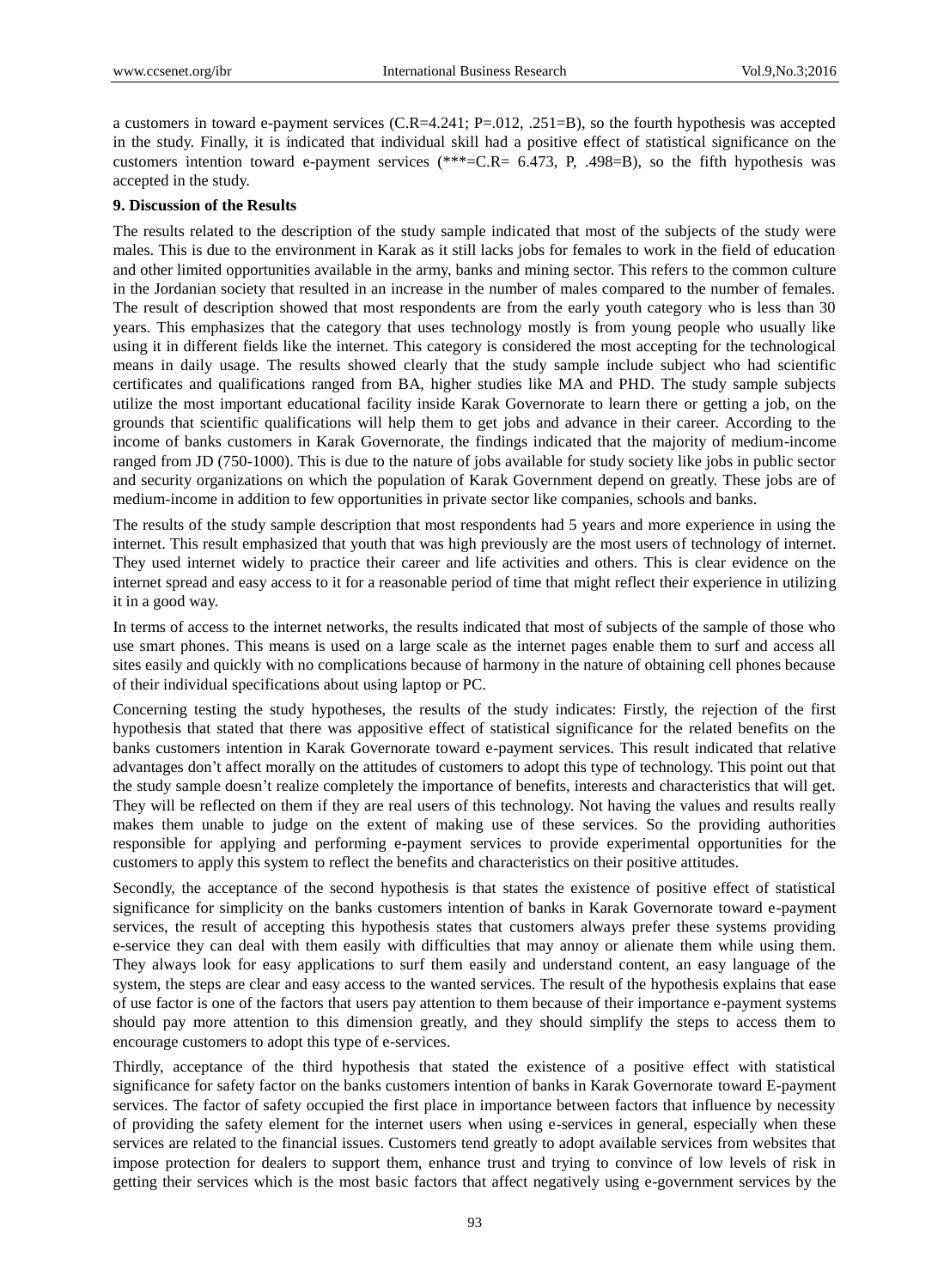citizen, the customer is afraid of displaying, exposing his personal information, stealing his account or performing fraud operations on personal data to use them illegally. The government must plan clear strategies to build high degrees of trust between citizens and government especially in the field of e-government and e-payment services, as well as creating legal and legislative frame works that aim at protecting commercial transactions electronically, impose, sanctions on those who manipulate in the fields and applications of e-commerce. There must be a system of questioning and especially for e-commerce transactions that aim at increasing the citizen's interaction, reducing his fears under an effective, transparent system for communication and uncovering information between the government and the citizen.

Fourthly, accepting the fourth hypothesis: That states the existence of a positive effect of statistical significance for the factor of consciousness on the banks customers intention in Karak Governorate toward e-payment services. The study sample indicated the importance of this factor on the attitudes of customers. This effect is reflected proportionally between awareness and use average. The more increase in awareness degrees among individuals about a specific service, the more percentage of adopting and using this service. This result explains that customers always want to use the services they know more information about their features and advantages, how to get this service and the effect of using this type of services. The government must plan programs, workshops to increase awareness among citizens and customers about available e-payment services to make use of it and to save time and effort. It is necessary for the concerned authorities on the system among all categories of society in this technology, making them more perceptive and aware of improvements that come up on the services, by issuing introductory booklets with photos and editorial brochures in addition to launching awareness campaigns in all parts of Jordan supported by mass media.

Fifthly, Acceptance of the fifth hypothesis: That stated the existence of a positive effect of statistical significance for the individual skill factor on the banks customers intention of banks in Karak Governorate toward e-payment services. This result emphasizes the individual ability on using technological means that allow the customer to access different technological applications. The major factors that affect the customers to adopt e-payment services. It is noted that most customers who do not want to use technological tools such as ATM are elderly people or uneducated ones. This reflects their inability to use these technologies because of the lack of scientific and technical skills that help them to adopt services. This result emphasized that the subjects of the sample have basic requirements to use e-payment services, represented by their ability to use the PC or using a cell phone that gives them the opportunity to surf the internet network, searching for information, obtaining the services in addition to the possibility of using systems providing these services and adopting e-payment systems if they have this chance in future.

# **10. Scientific contribution**

This study is considered one of the rare studies that discussed the subject of adopting e-payment services in Jordan, especially the majority of previous studies discussed adopting e-government services in general or investigating the factors that influence customers in e-purchasing issues and e-commerce. We found only one study that discussed the subject of using e-payment services (Al-Ma'aitah, 2013). This study is limited to investigating the risk factor. It was before launching e-payment services in Jordan that started its work in 2014. This study is built on two scientific contributions. The first one is academic; that is made by building a theoretical model which discusses a group of building a theoretical model which discusses a group of factors indicated by the results of the study as the most important that affect the customers to adopt e-payment services in Jordan. This research tried to identify the degree of importance for each factor, and to discuss reasons behind its importance. This study performed an applied contribution in some of the Jordanian environments (Al-Karak Governorate) which doesn't show interest in research subjects. These researches are done in cities and main centers like Amman, Irbid, and Zarqa ignoring the environment of other governorates, in addition to the main objective of this research; to come out with applied results and handing them over to decision makers and developers of e-payment system to be used by service institutions who never used e-payment systems by identifying this system. This contributes in encouraging systems and exerting future efforts to apply it to attract customers to its services.

## **11. Limitations of the Study**

1) Previous studies that discussed the subject of e-payment service (e-fawateercom) in Jordan were rare. The two researchers were obliged to use related studies concerning e-government services and studies of e-commerce.

2) The process of obtaining sample data: it was very difficult to obtain the true numbers for the study sample like customers of commercial banks in Karak Governorate. The two researchers had to deal with approximate figures with the help of some employees in these banks. These data are secret information for the use of the bank itself.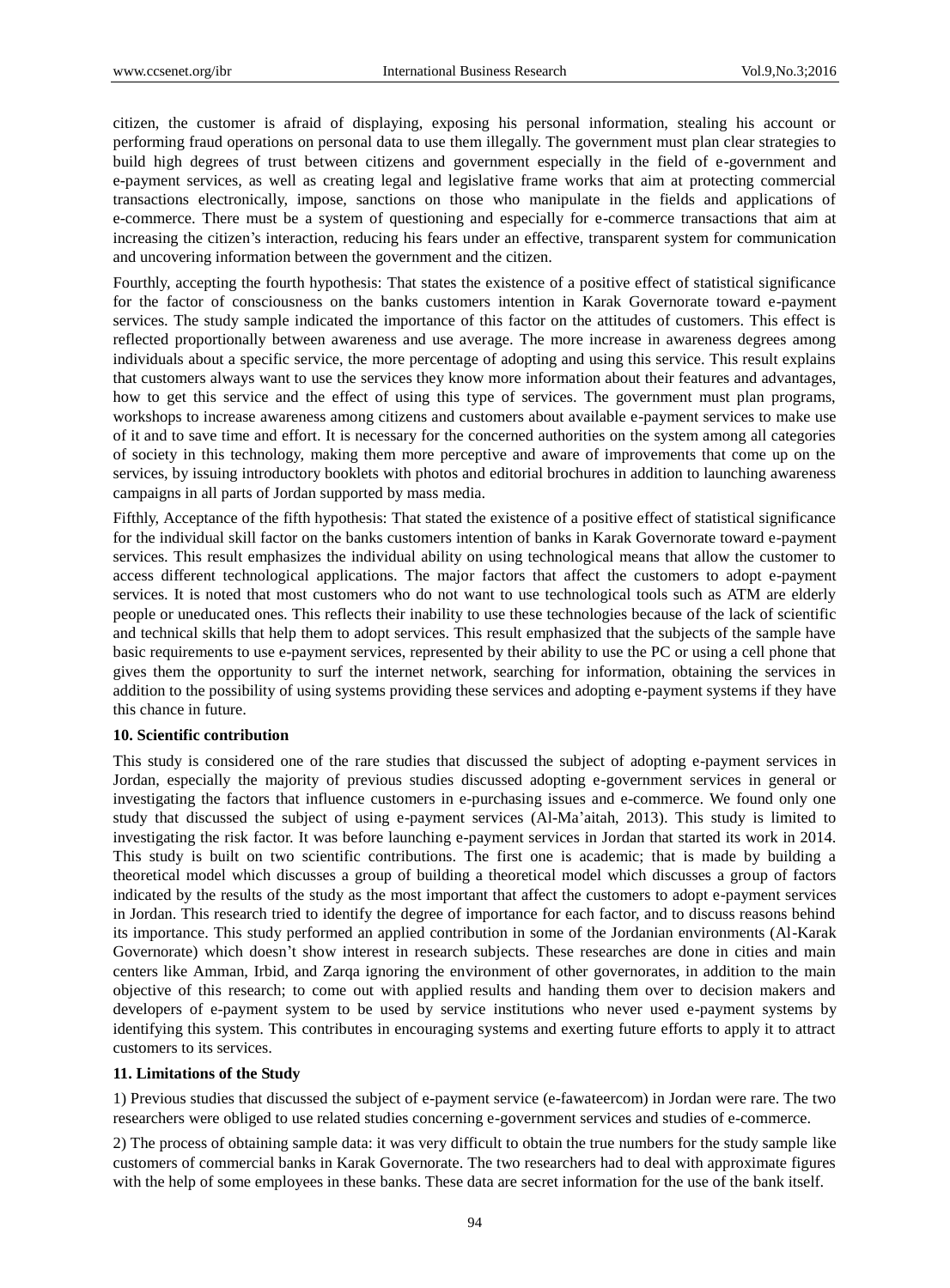3) This study applied its model in Karak Governorate. It is difficult to over generalize the results of the study on the rest of the governorates in Jordan. Because of different factors: economical, cultural and social between Karak and Amman.

4) This study is limited to identify the influence of some factors represented in the related benefits, simplicity, awareness and individual skills on the attitudes customers adopt e-payment services. The study ignored many factors like social, economical and legal factors and others. We hope there will be more future researches by discussing them in their studies.

# **11. Conclusion**

This study aimed at identifying the importance of a group of factors that represented in (related benefits, simplicity, safety, awareness and individual skill) on the attitudes of customers of commercial banks toward adopting e-payment services (e-fawateercom) in Karak Governorate. Based on accessing preliminary data by designing a questionnaire .It was randomly distributed on the customers of banks in Karak Governorate in a way that takes into consideration the ratio of customers' numbers in every bank. About 600 questionnaires were distributed on the sample. Only 543 responses were retrieved with % 90.5 percentages. They were accredited and analyzed through (SPSS no.18) by conducting some statistical test like test of sample description, stability and compound stability, normal distribution, correlation between variables, in addition to using (AMOS) software no. 6 in order to test hypotheses to identify the ratio of the effect of independent factors on the dependent factor.

The results of this study indicated the acceptance of four hypotheses from five. The first hypothesis was rejected. It indicated the nonexistence of a positive effect of statistical significance for the relative advantages factor on the attitudes of customers of working commercial banks in Karak Governorate. The security factor occupied the most important factor for the customers of banks followed by the individual skill factor, then awareness then simplicity sequentially according to the importance of effect on banks customers intention toward e-payment services in Karak Governorate. The study included the discussion of results that concluded some recommendation presented to the decision makers concerning results that achieved a group of points mentioned by this study with its scientific and applied contribution, and mention some limitations that face this study.

## **References**

- Abu-Shanab, E. (2012). Digital Government Adoption in Jordan: An Environmental Model. *Int. Arab J. e-Technol., 2*(3), 129-135.
- Al Nagi, E., & Hamdan, M. (2009). Computerization and e-Government implementation in Jordan: Challenges, obstacles and successes. *Government Information Quarterly, 26*(4), 577-583.
- Al-Jaghoub, S., Al-Yaseen, H., & Al-Hourani, M. (2010). Evaluation of awareness and acceptability of using e-government services in developing countries: The case of Jordan. *The Electronic Journal Information Systems Evaluation, 13*(1), 1-8.
- Al-Jamal, N. Q., & Abu-Shanab, E. A. (2015). E-Government Adoption in Jordan: The Influence of Age. *The 7th International Conference on Information TechnologyICIT 2015,* 345-350.
- Alrawabdeh, W. (2014). Environmental Factors Affecting Mobile Commerce Adoption-An Exploratory Study on the Telecommunication Firms in Jordan. *International Journal of Business and Social Science, 5*(8), 151-164.
- Al-Shboul, M., Rababah, O., Ghnemat, R., & Al-Saqqa, S. (2014). Challenges and Factors Affecting the Implementation of E-Government in Jordan. *Journal of Software Engineering and Applications, 7*(13), 1111.
- Al-Sobhi, F., Weerakkody, V., & Al-Busaidy, M. (2010). *The Roles of Intermediaries in the Diffusion and Adoption of E-Government Services.* Proceedings of the European and Mediterranean Conference on Information Systems, pp. 1-17.
- Atwah, A. M. (2013). Security Concerns in E-payment and the Law in Jordan. *International Journal of Advanced Computer Science and Applications, 4*(7), 179-183.
- Bagozzi, R. P., Baumgartner, J., & Yi, Y. (1989). An investigation into the role of intentions as mediators of the attitude-behavior relationship. *Journal of Economic Psychology, 10*(1), 35-62.
- Elsheikh, Y., Cullen, A., & Hobbs, D. (2007). E-government in Jordan: Challenges and Opportunities. *Transforming Government People Process & Policy, 2*(2), 83-103.